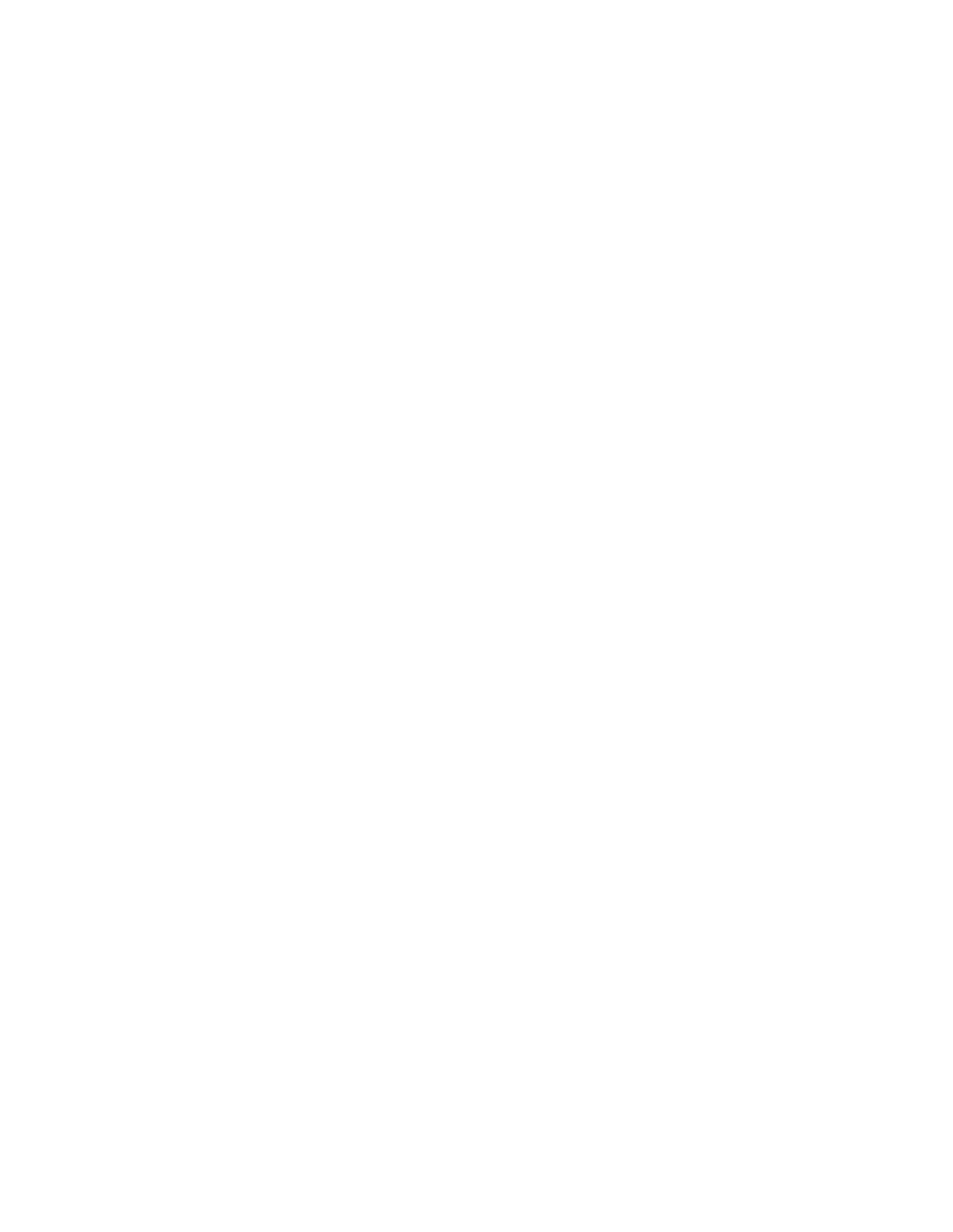# **TABLE OF CONTENTS**

| 5.2. Fundamental Aspects to Consider when Conducting an Interview 12 |
|----------------------------------------------------------------------|
|                                                                      |
|                                                                      |
|                                                                      |
| 8. SPECIFIC INSTRUCTIONS FOR THE ACCURATE COMPLETION OF LAPOP        |
| 16                                                                   |
|                                                                      |
|                                                                      |
|                                                                      |
|                                                                      |



 $\overline{\phantom{0}}$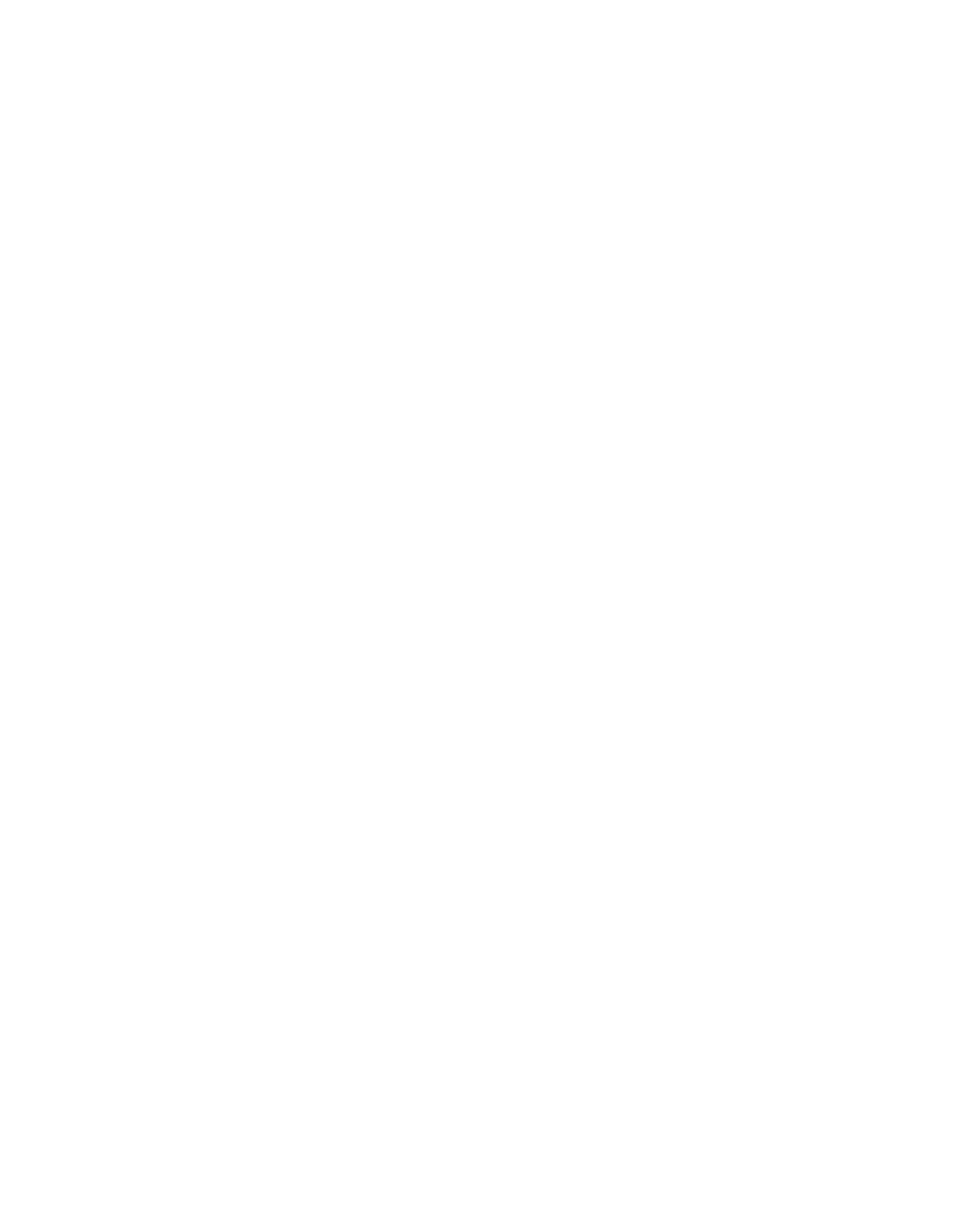# **1. INTRODUCTION**

The Latin American Public Opinion Project (LAPOP) has been at the forefront of public opinion survey research and has acquired ample experience and recognition for the high quality of information that it has obtained through its surveys. It has been systematically surveying Latin Americans since the 1970s to study citizen perspectives regarding the political climate of the region, specifically their behaviors and values related with democracy – regime support, political tolerance, authoritarianism, corruption, local governments, and citizen participation. Moreover, LAPOP has sought to determine the magnitude and the forms by which women can be or have been excluded from political participation as well as understand the effects of education on tolerance or that the perception of government corruption produces in the general population.

LAPOP was previously headquartered at the University of Pittsburgh and has been part of Vanderbilt University since 2004. Throughout its history the program has conducted more than 60 surveys through which it has probed a variety of topics that are of great interest for social and political researchers, government employees, institutions that work on topics related to the strengthening of democracies in Latin America, and individuals interested in these subjects.

Although the Latin American Public Opinion Project began as an informal venture, its reputation for quality surveys has generated a growing demand to conduct research about diverse aspects of democracy and permitted its expansion. LAPOP´s regular round of surveys now covers 28 countries in the Americas, and the project has also carried out studies in Madagascar, Israel, Nepal, and Albania.

Over the years, LAPOP has created an invaluable and treasured database that contains information on Latin American public opinion about politics and, more specifically, about topics related to democracy. Furthermore, an independent evaluation of the LAPOP surveys determined that LAPOP has successfully achieved its ambitious objective to produce quality information obtained through surveys – not to mention analysis of those surveys – that meets the highest standards of academic research in the United States as well as Europe.

LAPOP also succeeded in another one of its objectives: to contribute to the consolidation of democracy and the development of Latin America and other countries through the impact of survey results and the results' use by analysts, academics, researchers, public employees, and all those involved in the creation of public policy, among others. In fact, all the information obtained over the years has served as the foundation for the elaboration of many articles and academic dissertations. Moreover, it has been utilized by the United States Agency for International Development (USAID) in its efforts to promote democracy in Latin America and by the World Bank in its measures on governance, in addition to its use by a diverse array of Latin American governments.

The Latin American Public Opinion Project is aware of the enormous responsibility it holds in the elaboration of surveys. Therefore, with the objective of achieving the highest and most rigorous quality, reliability, and integrity in the collection of information, it has designed this **interviewer manual of procedures, regulations, and duties** with the purpose of providing a tool that will serve as a guide for the appropriate survey methodology.

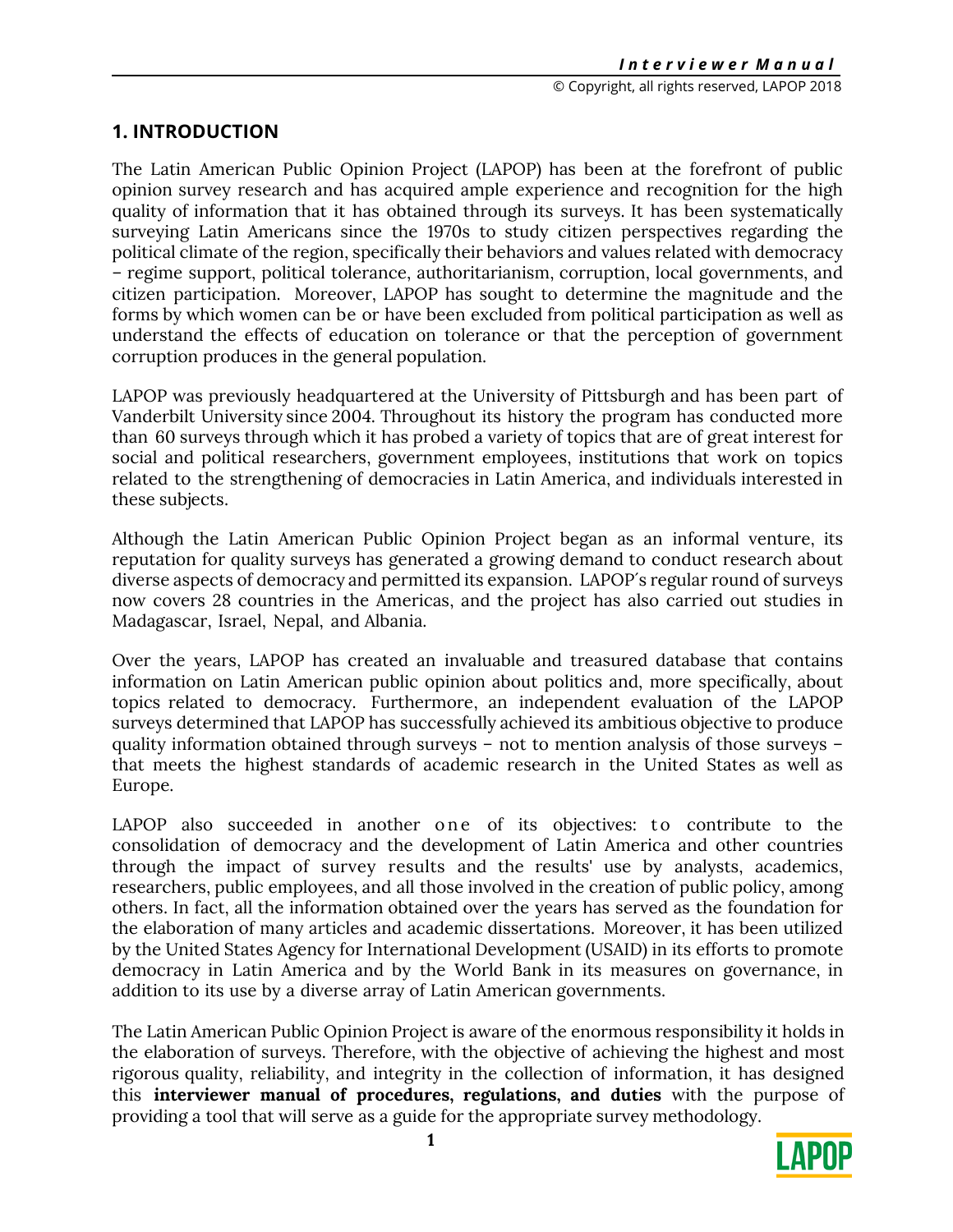This manual contains definitions, procedures, regulations, and instructions which should orient and facilitate field work and is particularly directed to interviewers with the purpose that they have a reference tool to aid them in their **important** work of collecting information because, to a large degree, the success of the surveys depends on their efforts.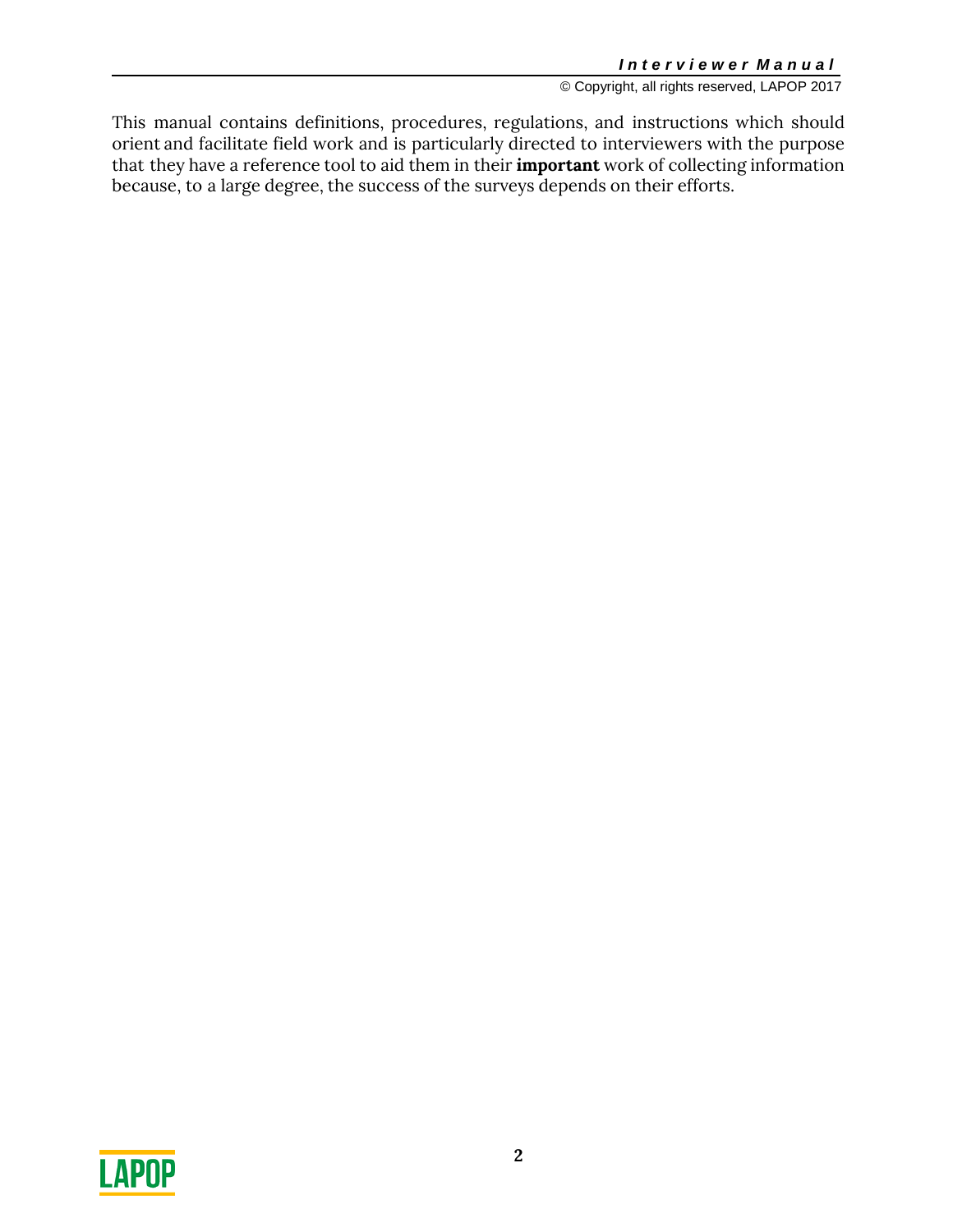# **2. SOME BASIC DEFINITIONS**

This section presents some important definitions for the interviewer's work which will be used throughout this manual.

### **2.1. What is a survey?**

A survey is a tool used to obtain information about a particular population through the use of a questionnaire that is given to the individuals that comprise said population or to a *representative sample* of such.

The information requested may refer to the attributes of the subjects that comprise this population as well as their behavior, attitudes, opinions, needs, or socioeconomic and demographic characteristics (age, level of education, income, employment status, marital status, number of children, etc.), among other possibilities.

Surveys may take many forms including, for example, telephone, mail, or personal interviews.

#### **2.2. What is a sample?**

A sample is a group of cases or individuals that are representative of a determined population. For the sample to be representative, it should be chosen carefully so that it reflects the characteristics, opinions, beliefs, and attributes of the whole population or the complete group that is being studied.

The inclusion of subjects in the sample should be undertaken using sampling techniques that will later allow the generalization of the resulting information to the entire population under study.

## **2.3. Interview**

An interview is a conversation that has a purpose. The stated purpose depends on the topics under study. In other words, it is an interaction between interviewer and interviewee where the interviewer asks the interviewee a series of questions in order to obtain information about specific predetermined subjects.

The progress of the interview requires a lot of capability on the part of the interviewer since the objective is to successfully obtain the necessary information completely and objectively in an environment of great respect, discretion, and cordiality.

## **2.4. Interviewer**

The interviewer is the person tasked to complete the interview; that is, to present the questionnaires – pose the questions, listen to, and record the answers of the interviewees – in accordance with the procedures and regulations presented in this manual.

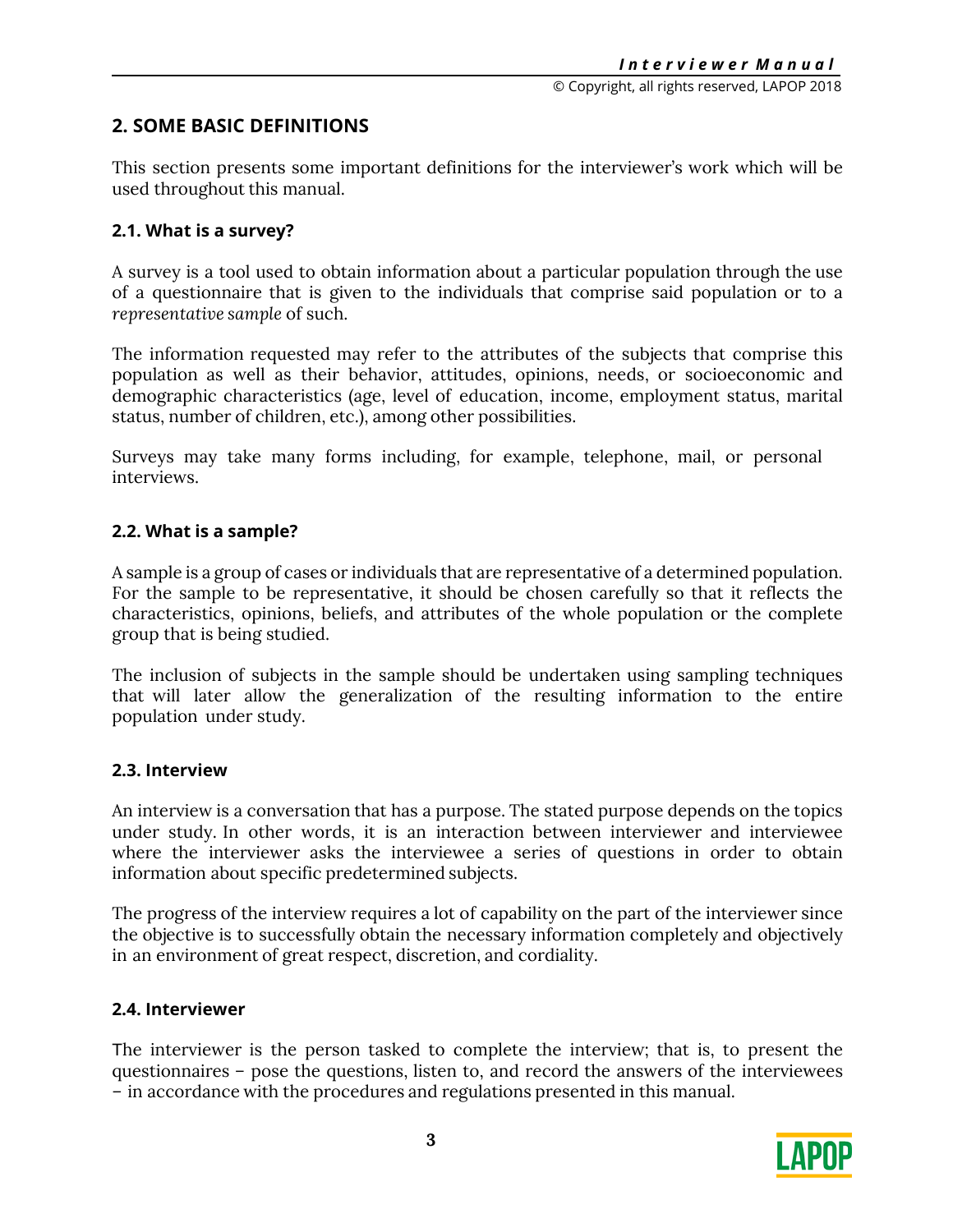#### *I n t e r v i e w e r M a n u a l*

© Copyright, all rights reserved, LAPOP 2018

*The work of the interviewers is critical because, to a large degree, the work of collecting reliable, complete, and high quality information depends on them.*

### **2.5. Interviewee**

The interviewee (respondent) is the person selected to answer the questionnaire with whom the interviewer interacts.

#### **2.6. Questionnaire**

The questionnaire is the instrument developed to collect the necessary information. It is the document that contains the questions that an interviewer will ask the interviewees a n d has a specific place to note the answers given by the person being interviewed.

The questionnaire can take a physical (paper) form or an electronic form (ex. on a tablet or telephone).

There are two kinds of questionnaires:

- Direct administration: where the interviewee records their answers.

*-* Indirect administration: where the interviewer records the answers given by the interviewee.

In general, indirect administration is the most frequently used and is the style utilized in LAPOP studies.

#### **2.7. Supervisor**

The supervisor is the person responsible for guaranteeing that the necessary and adequate procedures are applied in the survey process and thus that the required information is gathered. Moreover, the supervisor takes charge of watching over the precision and quality of the gathered data.

Generally, the supervisor has a certain number of interviewers under his or her supervision which the supervisor will organize, direct and control during the entire process of the survey project.

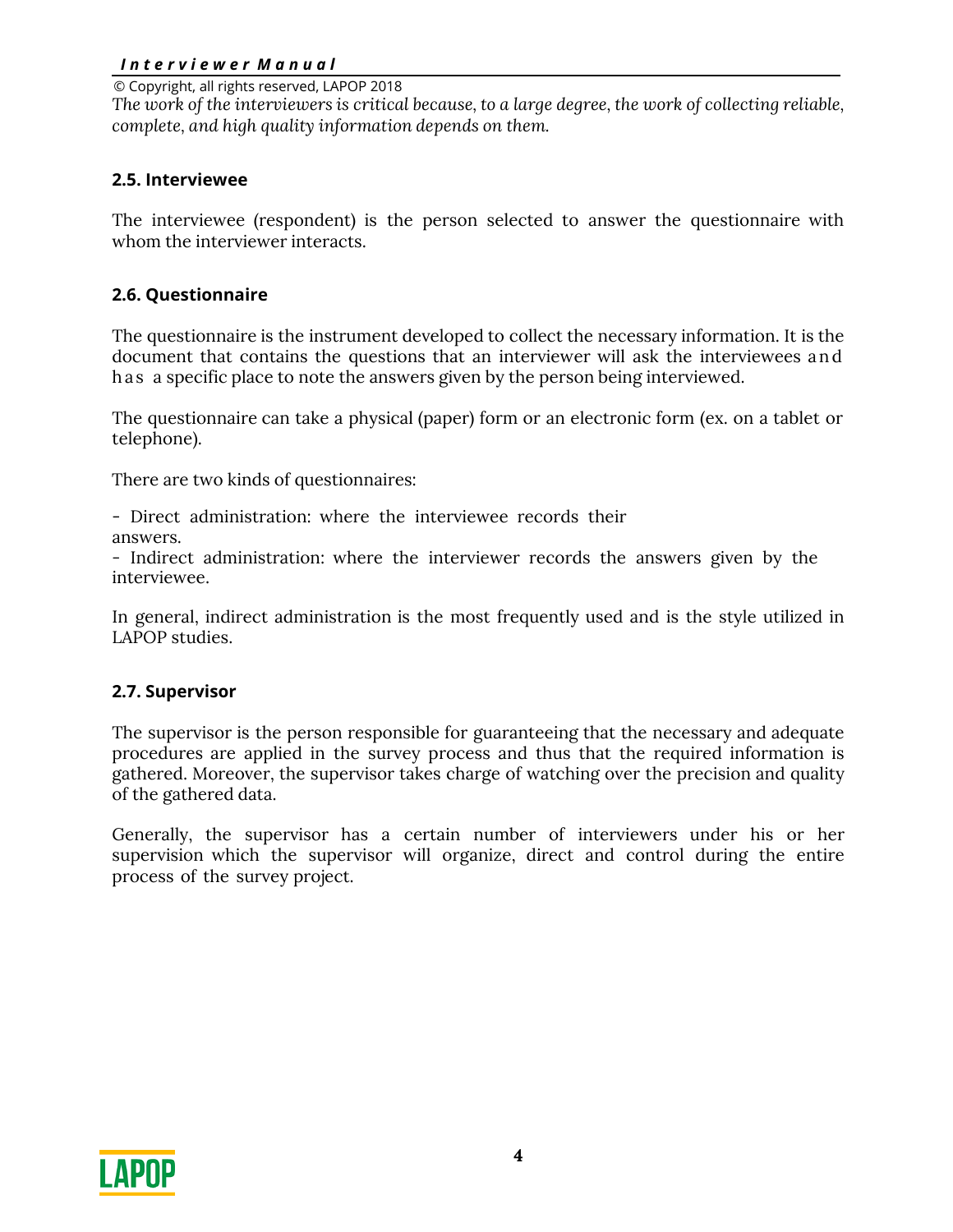# **3. DUTIES AND RESPONSIBILITIES OF THE INTERVIEWER**

The work of an interviewer is one of the most important in conducting a survey project because the interviewer is responsible for collecting the information in a truthful, reliable, and appropriate way. Moreover, the success of the project is dependent to a great degree on the interviewer's conscientiousness, effort, and cooperation.

# **3.1. Duties and Responsibilities**

- ⇒ Identify the chosen location and the person who meets the necessary characteristics to be included in the sample.
- ⇒ Solicit the interviewee for information courteously.
- ⇒ Read the "Study Information Sheet" to each interviewee and only interview those that accept being interviewed.
- $\Rightarrow$  Fill out the entire questionnaire.
- ⇒ Complete the demographic and sample information required on the questionnaire.
- ⇒ Review each form or questionnaire to ensure that all of the questions were asked and that all of the solicited data has been recorded. Furthermore, ensure that any relevant comments were duly registered or noted.
- ⇒ Correct or complete information by returning to interview the respondent again.
- ⇒ Conduct the interviews during personal visits by correctly following the questionnaire.
- $\Rightarrow$  Give sufficient time to complete the survey at the time chosen by the interviewees; that is to say, the interviewee must be free and available to devote whatever time is necessary to complete the survey.
- ⇒ Maintain appropriate conduct during all field work, especially during interviews. Remember, an interviewer is the public representative of a specific institution.
- ⇒ Always carry identifying documents and badges during field work so that people can readily identify the interviewer as an accredited interviewer.
- ⇒ Take care of any materials received to do the work.
- ⇒ Maintain respectful relations with the project team supervisors, interviewers, and coordinators.
- ⇒ Attend and actively participate in the training course.
- ⇒ Conduct the survey according to the instructions and directions given during the training course as well as those contained in this manual.
- ⇒ Study this manual with care and in detail in order to gain mastery and comprehension of its contents.

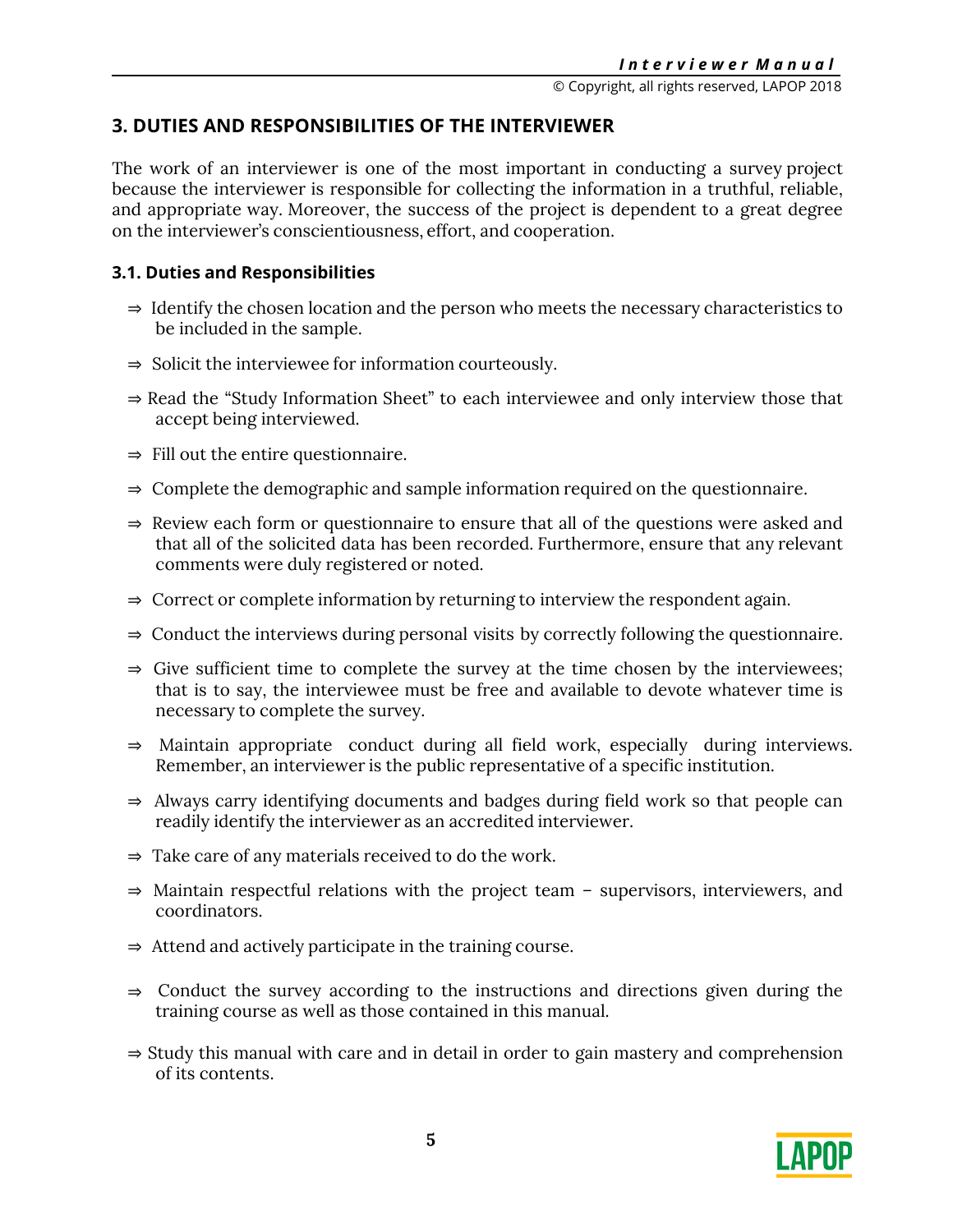## *I n t e r v i e w e r M a n u a l*

© Copyright, all rights reserved, LAPOP 2018

### **3.2. Interviewer Materials**

The materials necessary to perform the functions of an interviewer are given out at the beginning of field work and consist of the following:

- $\checkmark$  Identification credentials from the institution responsible for the survey
- $\checkmark$  Interviewer Manual
- $\checkmark$  Interviewer Short Guide
- $\checkmark$  Basic guidelines for the use of the data collection software
- $\checkmark$  Paper questionnaire (if necessary)
- $\checkmark$  Device (telephone or tablet) with electronic questionnaire
- $\checkmark$  Phone charger<sup>1</sup>
- $\checkmark$  Backup battery
- $\checkmark$  Survey response cards
- $\checkmark$  Color palette
- $\checkmark$  Clip board
- $\checkmark$  "Study Information Sheets" which must be presented to each interviewee
- $\checkmark$  Sampling point information
- $\checkmark$  Supervisor and company contact information
- $\checkmark$  Daily check list

In the case of paper questionnaires, the interviewer must verify that each one is complete; that is to say, the interviewer should count each page of every form to ensure that none are missing. This should be done upon receiving materials from the supervisor or coordinator prior to conducting interviews.

Do not forget any of the materials necessary to conduct the interviews.

It is absolutely necessary that the interviewer always carry the credentials that identify him or her as such.

The materials received are the property of the institution and must be returned in their entirety and in good condition at the completion of work.

<sup>1</sup> Phone charges must be given to the interviewers together with the phones, and they should carry them at all times. Interviewers need to make sure to **fully charge** the phones each day before going to the field.



-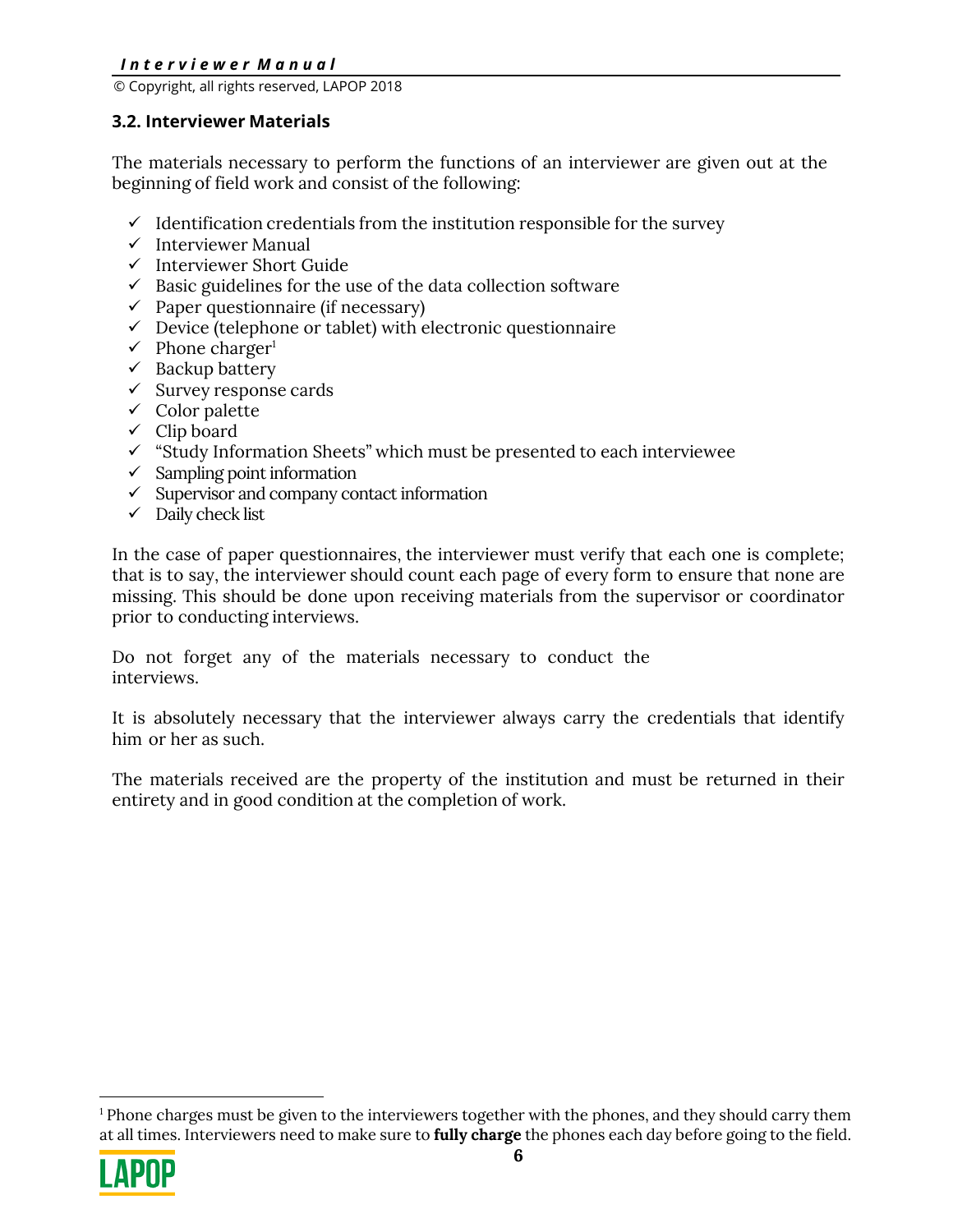# **4. ETHICAL CONSIDERATIONS**

- Δ Never alter or ignore the information or opinions given by the interviewees. Changing or excluding information is not permitted under any circumstances.
- Δ Never falsify information. The interviewer may not complete questionnaires or questions that have been left blank with false information; this is to say, the interviewer may not fill in information that has not been volunteered by the interviewees.
- Δ The interviewer must not pressure or obligate interviewees to provide the information solicited in the survey.
- $\Delta$  The interviewer must respect the responses and opinions of the interviewees.
- Δ Under no circumstances should the interviewer suggest responses to the respondents.
- Δ The interviewer must not offer any compensation or make false promises in exchange for the information solicited in the survey unless the institution has decided to compensate respondents for their time, monetarily or otherwise. If such is the case, the institution will provide the necessary instructions for the interviewer on how to proceed.
- Δ The interviewer must never divulge, repeat, or comment on the information or opinions given by the interviewees nor should the interviewer show completed questionnaires to anyone not involved with the study. Always remember that any information provided by respondents is **CONFIDENTIAL**.

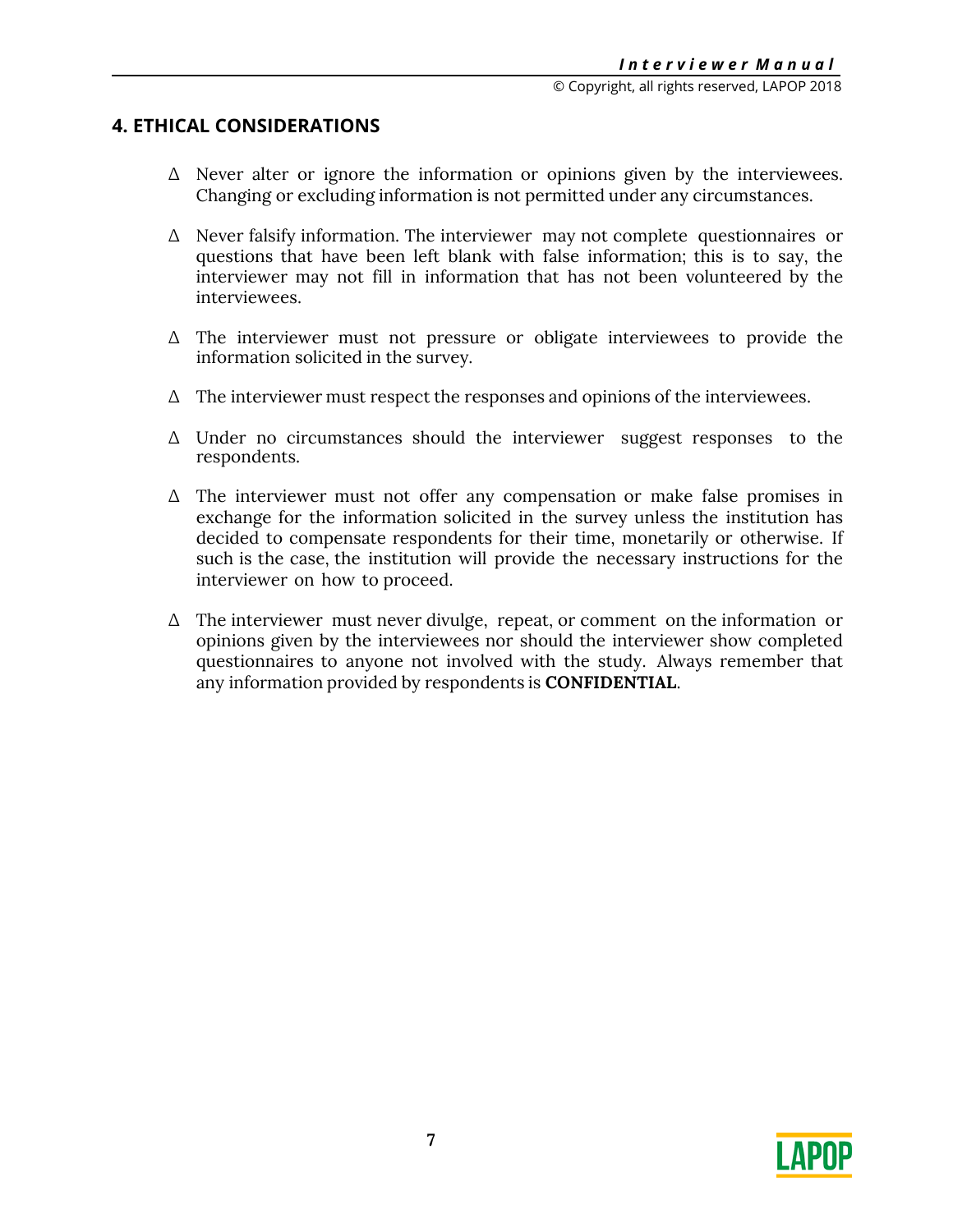# **5. INTERVIEW PROCEDURE**

Although the task of interviewing is best learned and perfected through experience, this section will detail a series of instructions that will serve to orient and facilitate the interviewer's work during interviews so that the interviewer can perform adequately.

- **Locating the interviewee:** First, it is necessary to locate possible respondents and make sure that they meet the necessary requirements to be included in the sample.
- **Appropriate introduction:** It is important that the interviewer appropriately introduces him/herself to gain the trust of the interviewee so that the respondent will provide the required information as naturally and as truthfully as possible.

An appropriate introduction consists of the following steps:

- State the name of the interviewer while showing the credentials that confirm the interviewer's identity.
- Give the respondent the "Study Information Sheet."
- Present the study by mentioning its general objectives, participating institutions, and sponsors.
- Furthermore, it is necessary to emphasize, as mentioned in the study information sheet, that the respondent was selected randomly just as others included within the sample of the study.
- Finally, it is important to clarify and **emphasize** that any information provided will be kept **CONFIDENTIAL** and that the survey is completely **ANONYMOUS.**

**(\*)** The study information sheet is a tool with which the interviewer presents the themes and objectives of the survey, allowing the respondent to clarify uncertainties, ask questions about the survey, and decide whether or not to participate. Moreover, it serves as evidence that the interviewer solicited the interviewee's consent to conduct the survey (see Appendix 1).

If the respondent does not ask for extensive explanations or clarifications, do not present details that may only confuse them. Present the general introduction and start with the questionnaire.

Sometimes there are people interviewed that ask for much more information about the study before agreeing to respond to the questionnaire or even after the interview has started. Because of this, we want to give you additional information that will help you respond to the interviewee's doubts.

- The study information sheet indicates that we come on behalf of Vanderbilt University, which is a university in the United States that is directing a public opinion study (the opinion of the citizens of each country) in 28 countries in America. This study has been carried out for many years in other countries.
- LAPOP's logo appears on the questionnaire; what does LAPOP mean?: Latin American Public Opinion Project.

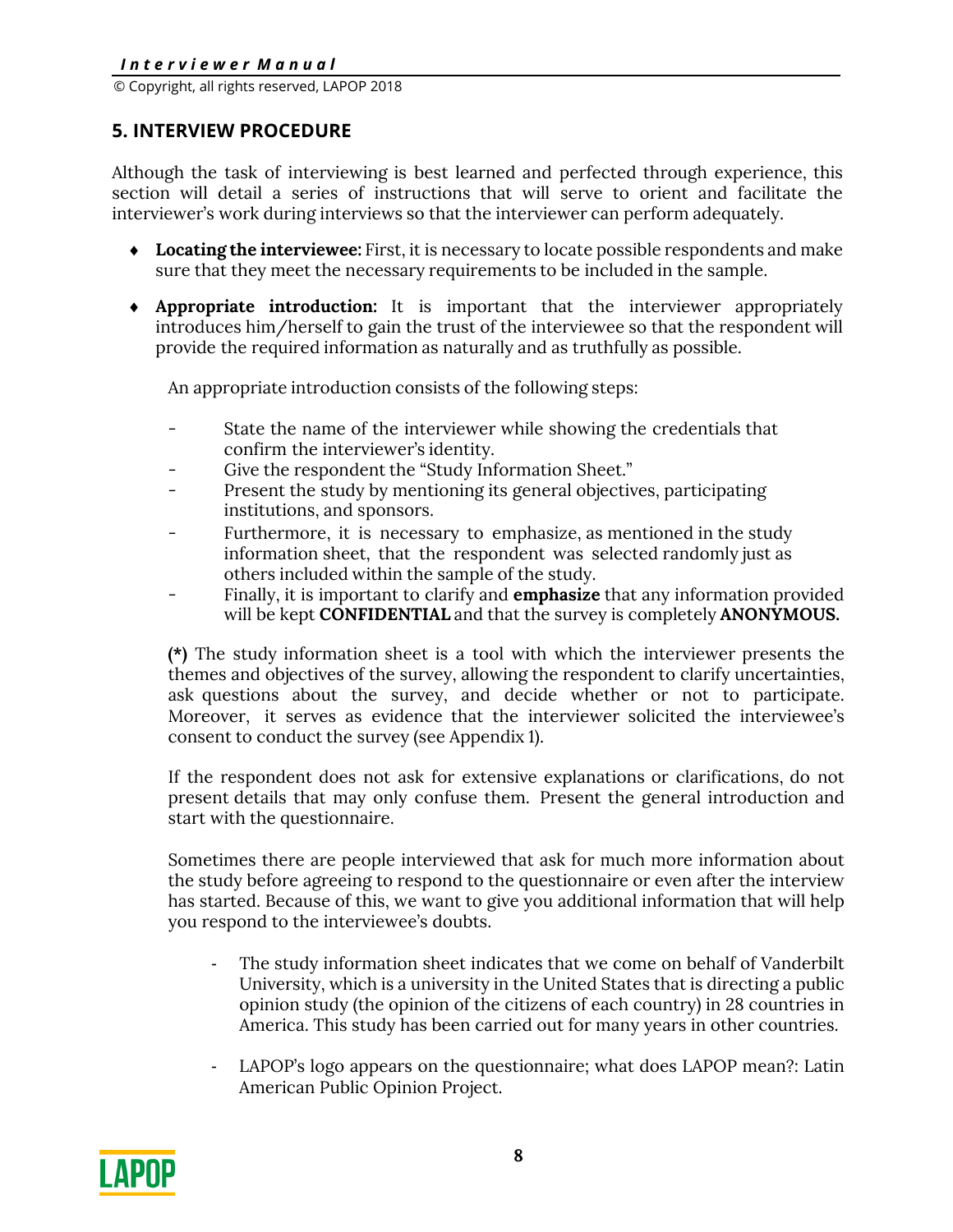♦ **Appropriate dress:** The interviewer must dress appropriately and carefully to visit assigned locations and present him/herself to the interviewees. The interviewer must not use clothing or visible accessories that contain colors, lettering, or other distinctive marks that would suggest affinity or support for a political party or any particular ideology.

This is an important factor in the interviewer's introduction to respondents and can influence the degree to which the interviewees agree to collaborate.

- ♦ **Confidence and certainty:** The interviewer must portray confidence, as this will help generate trust with the interviewee; avoid expressing insecurity or fear.
- ♦ **Privacy:** The presence of other individuals may intimidate the interviewee and influence their responses; it may also complicate the appropriate conduct of the interview. For this reason, it is not advisable to interview a subject with another person present; it is better to isolate – to the degree possible and without threatening the individual's sense of security – the interviewee so that they can be at liberty to express their opinions, beliefs, and other information as solicited in the questionnaire.
- **Neutrality:** It is vitally important to maintain a professional attitude; that is to say, listen to and record all of the answers with simplicity and above all with respect.

The interviewer must never express his/her opinion or influence the responses of the interviewees. Interviewers must avoid making facial expressions, changing tone of voice, or making sounds that may suggest or communicate their personal position or opinion to the interviewee; that is to say, showing approval, disapproval, or surprise at the answers of the interviewee. Many people tend to express opinions or give answers that they feel meet the approval of the interviewer.

♦ **Writing, order, and reading of the questions:** All of the questions on the questionnaire are written with great care and attention to detail so that they will not induce a specific response or suggest that any particular response is good, bad, or preferable to another. Similarly, it is important that the interviewer **read each question exactly and completely as written**. The interviewer must not reinterpret the questions; otherwise, they may lose their neutrality or change meaning

Moreover, the questionnaire has been designed to follow a specific sequence and a logical progression of topics. For this reason, the interviewer must ask the questions in the order that they appear in the questionnaire, so that the meaning of the questions does not change, thereby inducing certain responses.

Keep in mind that each of the **questions should be read slowly**, loud enough to hear, and with the greatest degree of clarity possible, paying attention to the punctuation within each question.

♦ **Control of the situation:** One particular quality of an interviewer is to keep calm in unanticipated or uncomfortable situations, such as: excessive questions from the interviewee about the purposes and progress of the interview, complaints, abrupt or

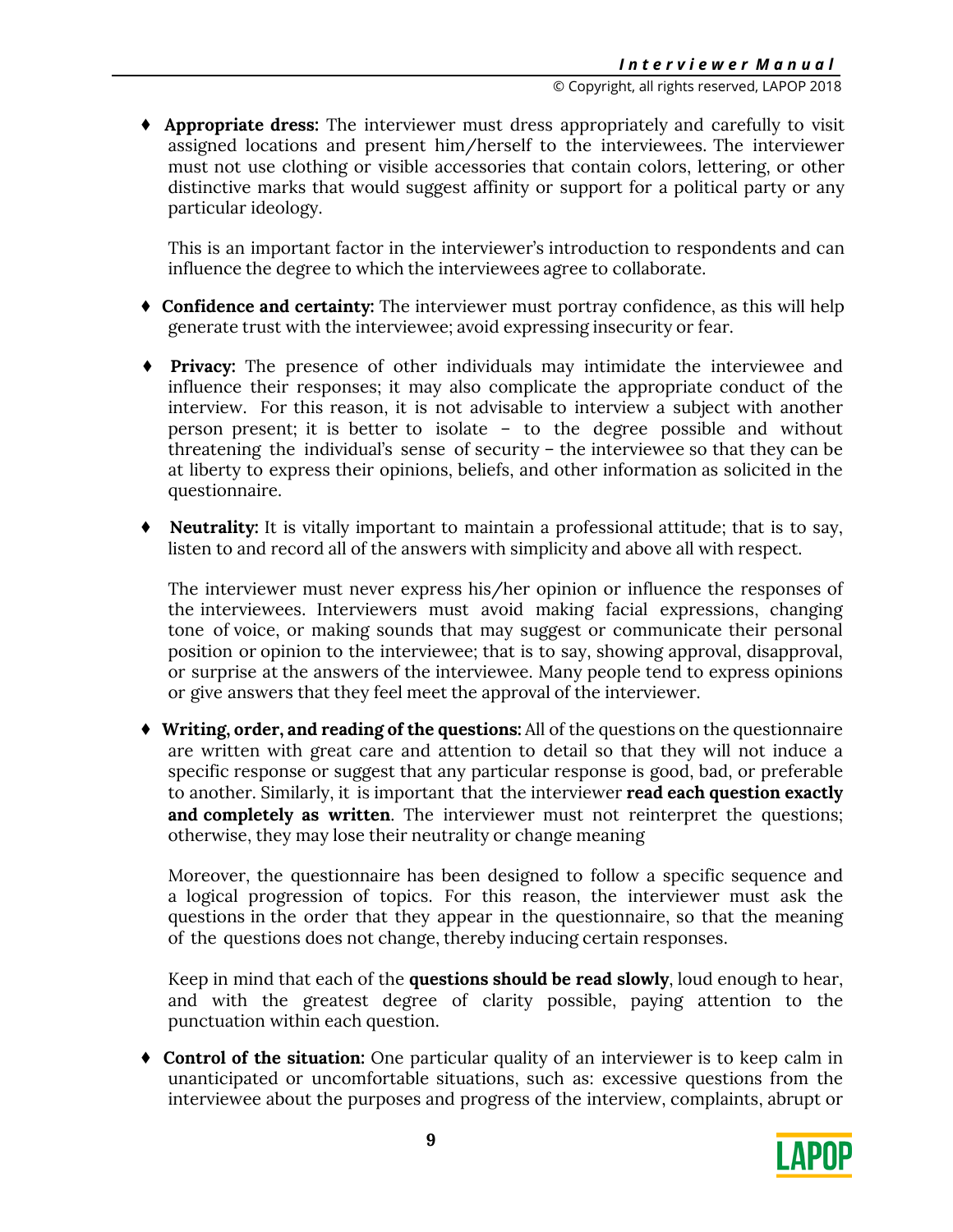violent rejections, interruptions from other individuals, threats, etc.

Also, when the respondent provides long answers with unnecessary explanations, be polite and do not interrupt abruptly, but help guide them to a conclusion and continue with the sequence of the questionnaire.

The interviewer must always maintain control of the situation during the interview and have the necessary patience. Remember that the respondent is collaborating with the interviewer's work and is giving up some of their time.

♦ **Repeat the question:** Many times interviewees may reply with vague answers or may not want to respond. In this situation, it is necessary to determine if this happened because the person did not understand the question, is insecure or fearful because the question deals with a sensitive subject, is shy, or simply because the respondent does not remember the fact. **The appropriate way to discover what happened is to ask the question again exactly as written.** 

When it is apparent that the interviewee does not understand the question, the interviewer must not give in to the temptation to try to explain what is being asked, personally interpreting the meaning of the question under consideration, because, as already mentioned, doing so can change the meaning of the question.

There is no need to repeat the question more than once, if the interviewer does not receive a response from the interviewee. In this case, mark the "no answer" option and continue with the next question because otherwise the interviewer may bother or cause discomfort for the respondent.

- ♦ **Avoid assumptions:** Avoid making assumptions about the possible answers of respondents due to their personal or socio-economic characteristics. Interviewers must never presuppose or presume what responses may be; they should always wait on the respondents to provide their own answers.
- ♦ **Leaving and thanking:** At the end of every interview, kindly thank the interviewee for their cooperation, the information, and the time provided.
- ♦ **Reviewing the questionnaire:** At the end of the interview it is important to review the questionnaire in order to verify that all of the questions were asked and that each of them has an answer. Also, the interviewer must make sure that the information on the identification form is complete. This should be done before leaving the residence of the interviewee, so that the interviewer can fill in any missing data if necessary. If the interviewer left any question unanswered, he/she should ask the interviewee again.

# **5.1. Motivational and Inhibitive Factors**

During an interview there are a few important elements to keep in mind that, in some cases, may contribute to greater collaboration and a higher response rate on the part of the interviewee and that, in other cases, may complicate an interviewee's willingness to be interviewed or generate resistance or rejection during the progress of the interview.

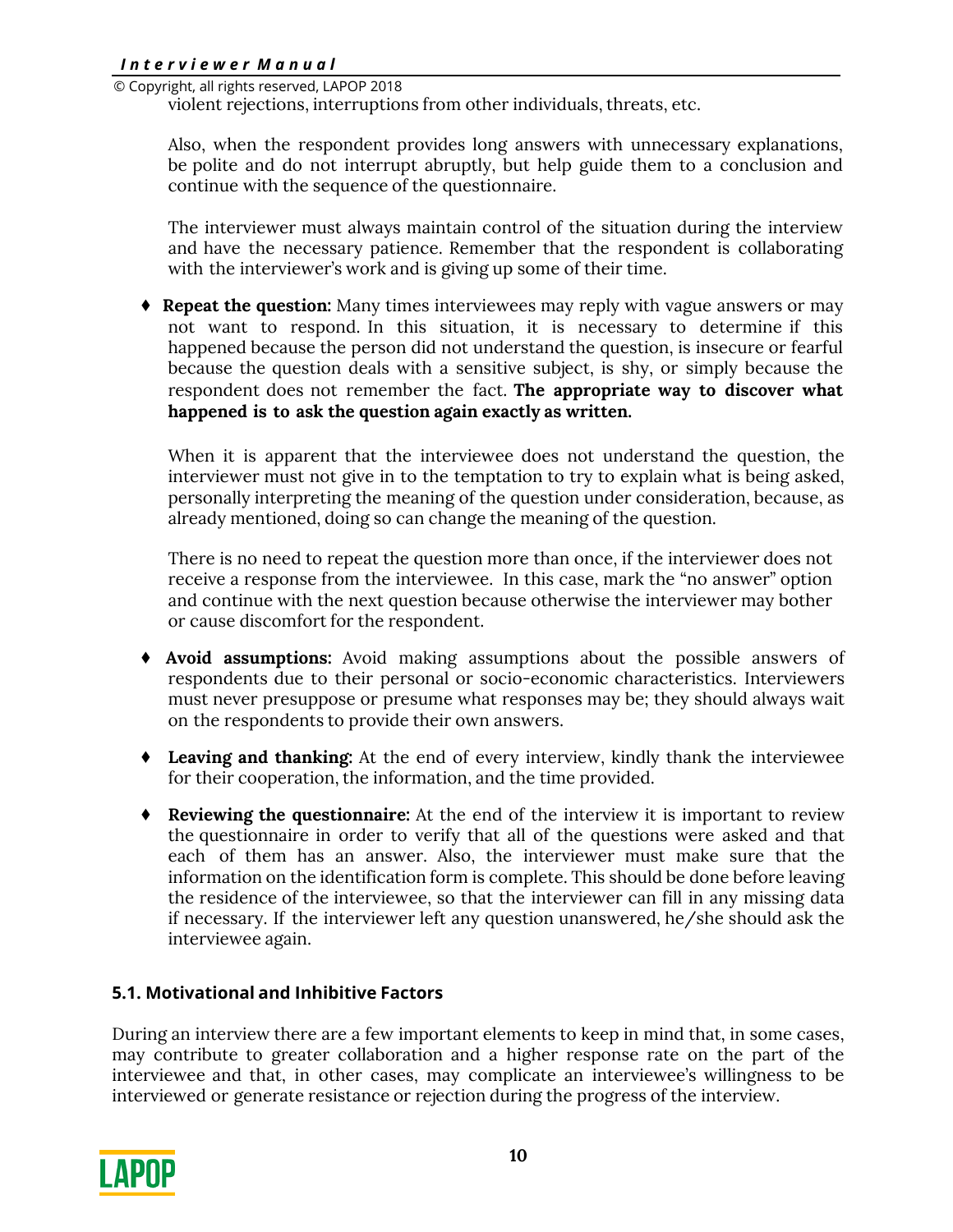## *Motivational factors*

- *Expression of opinions or needs:* In general, people have the need to communicate or express their opinions, beliefs, needs, and expectations concerning problems or situations of collective interest.
- *Recognition:* Obtaining recognition from other people or from organizations may motivate subjects to engage in various activities or actions. Therefore, it is useful to emphasize the importance given to the interviewees' opinions by the institution that is conducting the survey.
- *Spirit of collaboration:* Also, the interviewer can make use of the sense of satisfaction most people experience if they feel they are helping others. For this reason, the interviewer can let interviewees know that by accepting to be interviewed they help with the interviewer's work as well as the search for solutions to problems of collective interest.
- *A new experience:* Though it is becoming less frequent, participating as a respondent in a survey may involve a totally new experience for some people and, consequently, they may consider it an interesting opportunity.
- *Cathartic opportunity:* For some people the interview can be an opportunity or the moment to express feelings or opinions that they have repressed or kept to themselves for a long time.
- *Compensation:* In some cases, there will be economic or some other compensation for recognition of the participation of the individuals surveyed, which may motivate the subjects to answer the questionnaire. But when this is not the case, the interviewer must remember that it is prohibited to offer compensation or false promises; instead, the interviewer can emphasize the importance that the information given will have for the study in question.

This list of motivational elements can be very useful to help stimulate an individual's participation in a survey. Therefore, the interviewer should study them and make intelligent use of them to achieve a successful interview.

## *Inhibitive Factors*

- *The survey as a threat:* On several occasions, some topics addressed in the questionnaires may be seen by the respondent as a threat to him/her, especially if they examine prior conduct or lack thereof that may be reprehensible to others. The interviewer must know how to identify when such circumstances occur and must achieve a climate of trust and empathy that will minimize such feelings in the respondent.
- *Time:* Chores or activities that the respondent had planned to carry out at the moment the interviewer solicits their participation may be disruptive or prove to be distracting during the progress of the interview. In such situations, the interviewer must determine if it is the correct moment to

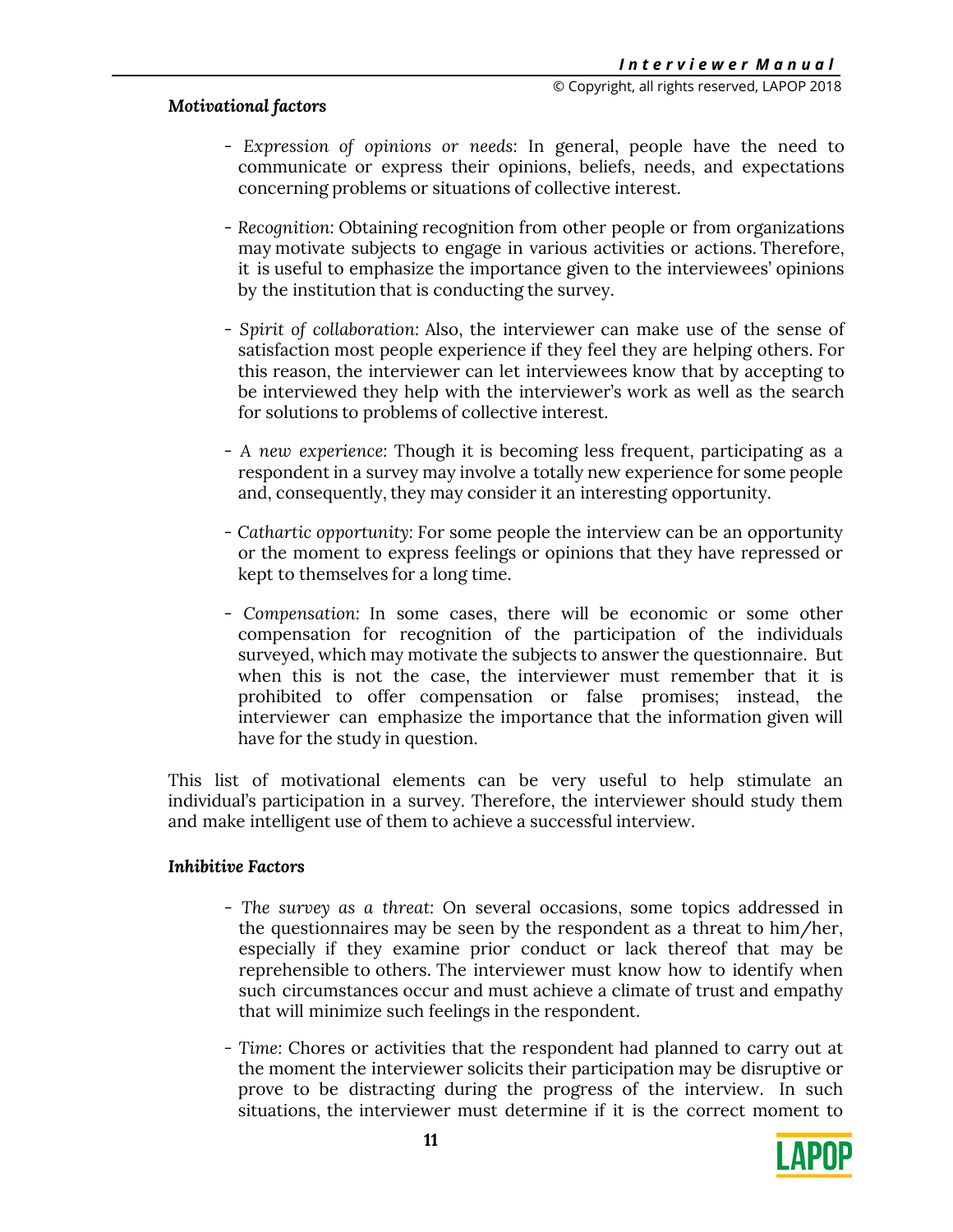#### *I n t e r v i e w e r M a n u a l*

© Copyright, all rights reserved, LAPOP 2018

conduct the interview or if he/she should postpone it, in which case, the interviewer will have to make an appointment with the interviewee. However, the interviewer should do everything possible to persuade the individual to accept being interviewed at that moment.

- *Taboos:* Some questions may cause rejection, because they explore socially sensitive subjects about which it is uncommon to speak openly, let alone with a stranger. Again, a climate of empathy and confidentiality should serve to avoid this obstacle.
- *Traumas:* Also, some subjects or questions may touch on or remind some individuals of traumatic experiences, which could make the continuation of the interview difficult. If such a situation becomes unmanageable for the interviewer, it is best to give up conducting the interview.

#### **5.2. Fundamental Aspects to Consider when Conducting an Interview**

There are certain basic elements to an interview that the interviewer must not forget:

**a.** The interviewer must clearly comprehend the objectives of the survey because interviewees frequently ask detailed questions about it.

**b.** Interviewers must know the questionnaire in detail as well as all of the conceptual elements involved in their task and the tools necessary to successfully complete the survey (questions, question order, types of responses, survey response cards, etc.). The more knowledge interviewers have of these aspects of their work, the more they will feel sure of themselves and the greater chance they will have to conduct a successful interview and obtain quality information.

**c.** It is vital that interviewers establish a good level of communication and empathy with the interviewee, because this will determine the degree of fluidity in the interview as well as the precision and truthfulness of the responses obtained.

**d.** The interview should not be boring; rather, it should be lively and dynamic. A tiring interview can have negative repercussions on the quality of information or may lead the interviewee to abandon the remainder of the interview.

**e.** The fundamental task and responsibility of the interviewer is to obtain high quality information that will serve as the principal foundation or main input of the study under progress.

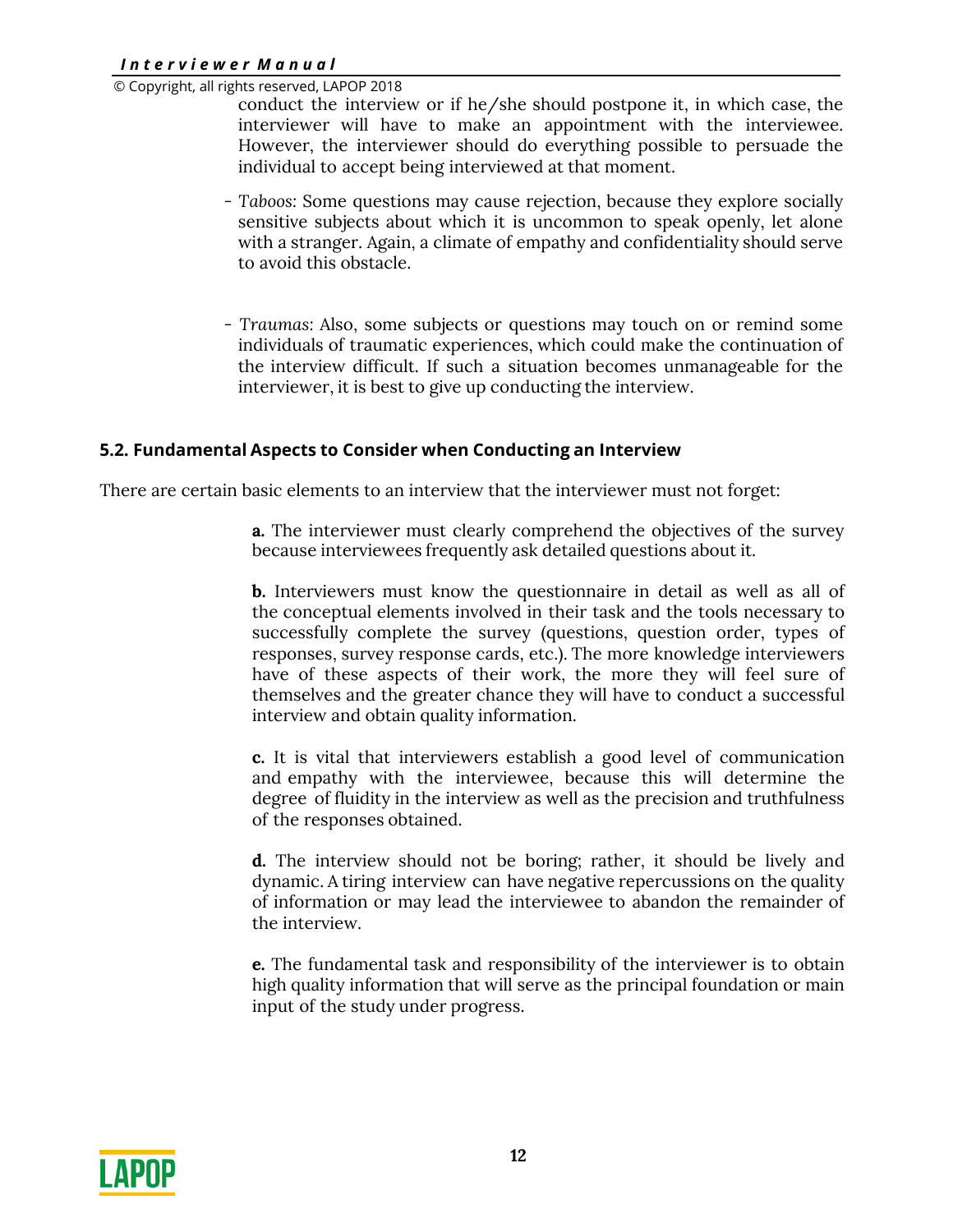# **6. RELATIONSHIP WITH THE SUPERVISOR**

Given that the supervisor is the person responsible for organizing and directing a team of interviewers during the entire information collection process, and for certifying the quality of data collected through the surveys, it is necessary to emphasize several points to consider in the relationship between an interviewer and his/her supervisor.

- $\triangleright$  Supervisors and interviewers must always maintain excellent communication and a respectful and cordial relationship. The interviewer must inform the supervisor about any concern, doubt, or worry that emerges during his/her field work so that they can clarify doubts or resolve whatever problems occur together. Remember that the supervisor's word is final when making decisions related to the field work.
- $\triangleright$  The interviewer must keep the supervisor informed about the progress of the field work.
- $\triangleright$  Remember that one responsibility of the supervisor is to ensure that the interviewer completes his/her work efficiently and satisfactorily. Therefore, the supervisor may provide instructions to the interviewer that he/she must accept and comply with.
- $\triangleright$  The supervisor is responsible for determining the work load for each interviewer (i.e., the number of questionnaires to complete or interviews to conduct). The interviewer must complete the designated work load and turn in the completed work at the time stipulated by the supervisor.
- $\triangleright$  If for whatever reason it is not possible to conduct an interview in one of the selected residences, the interviewer must inform the supervisor immediately so that the supervisor can find an appropriate solution.
- $\triangleright$  If the supervisor detects some error or deficiency in the completion of the questionnaires, he/she will notify the interviewer at an appropriate and opportune moment so that the interviewer can correct and improve his/her efforts.

#### **6.1. Receiving and Returning Materials**

- o Every morning the supervisor will provide the telephone or tablet and indicate how many interviews to conduct. The supervisor will also provide the survey response cards and the necessary number of study information sheets.
- o Any unused or incomplete questionnaires and work materials (tablet or telephone, survey response cards, and study information sheets) will be turned in to the supervisor **each day** at the end of the day's field work. No interviewer has permission to take said materials home with them.
- o After completing all field work, that is to say, after completing all the necessary surveys for the sample, interviewers must return all materials received from the institution at the beginning of the project.
- o All materials must be returned in good condition.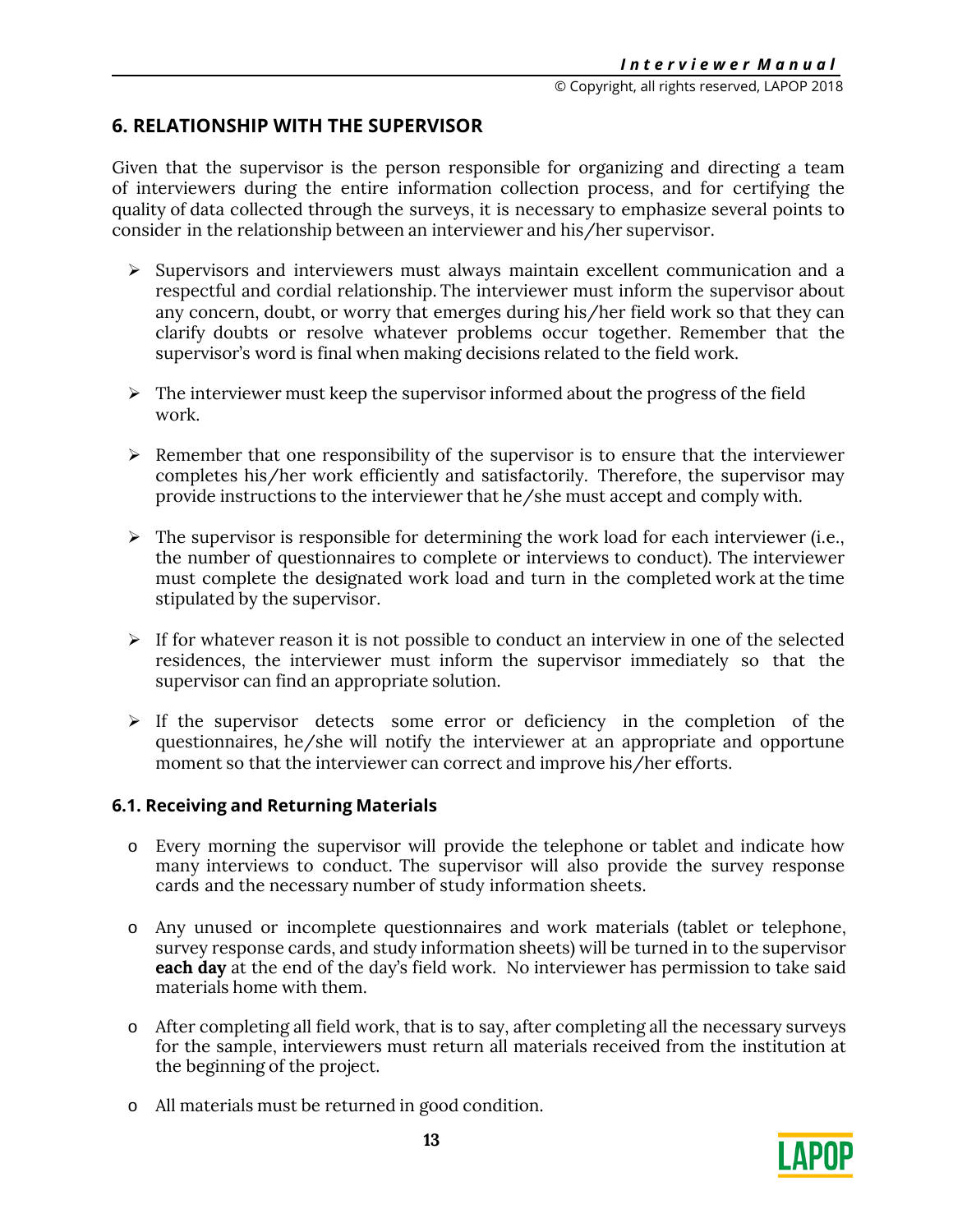# **7. PROHIBITIONS FOR THE INTERVIEWER**

It is prohibited to delegate or transfer tasks and/or responsibilities to other individuals. The interviewer's work is individual and is not transferable.

It is prohibited to conduct field work in the presence of others not associated with the project; for example, friends, family members, classmates, etc.

Under no circumstances should the interviewer switch the residence or individual selected in the sample unless authorized to do so by the supervisor.

It is prohibited to conduct any other tasks or activities not related to the work and responsibilities of an interviewer during field work.

 $\textcircled{N}$  Interviewers must not make negative comments about the respondents or their place of residence in front of them or other residents of the community.

 $\mathbb{Q}$  It is prohibited to ask questions that are not contained in the questionnaire used in the study.

Interviewers must not omit any question contained on the form, nor should interviewers change the wording of any questions. Do not attempt to explain questions by offering a personal interpretation because changing the language of the question may alter its meaning.

Interviewers should not conduct interviews in front of other members of the household or other individuals.

Interviewers must not permit individuals other than the interviewee to offer or suggest responses and/or approve or disapprove of particular opinions or information offered by the respondent.

Interviewers must never suggest particular answers even when the interviewee expresses doubt or prefers not to answer the question.

 $\mathbb{\mathbb{N}}$  It is prohibited to discuss with the interviewee any answer that he/she has given. It is also prohibited to discuss with the interviewee any of the topics contained in the questionnaire or to discuss any political, religious, or other related topics.

Interviewers must not comment on any information given by respondents with other interviewers or other individuals, especially not in the presence of the interviewee.

Interviewers must never provide the information given by respondents to anyone other than the supervisor. Survey information is confidential. Interviewers found commenting about or revealing said information will be fired.

 $\mathbb{Q}$  It is prohibited to fill in questionnaires or questions that have been left unanswered after completing an interview.

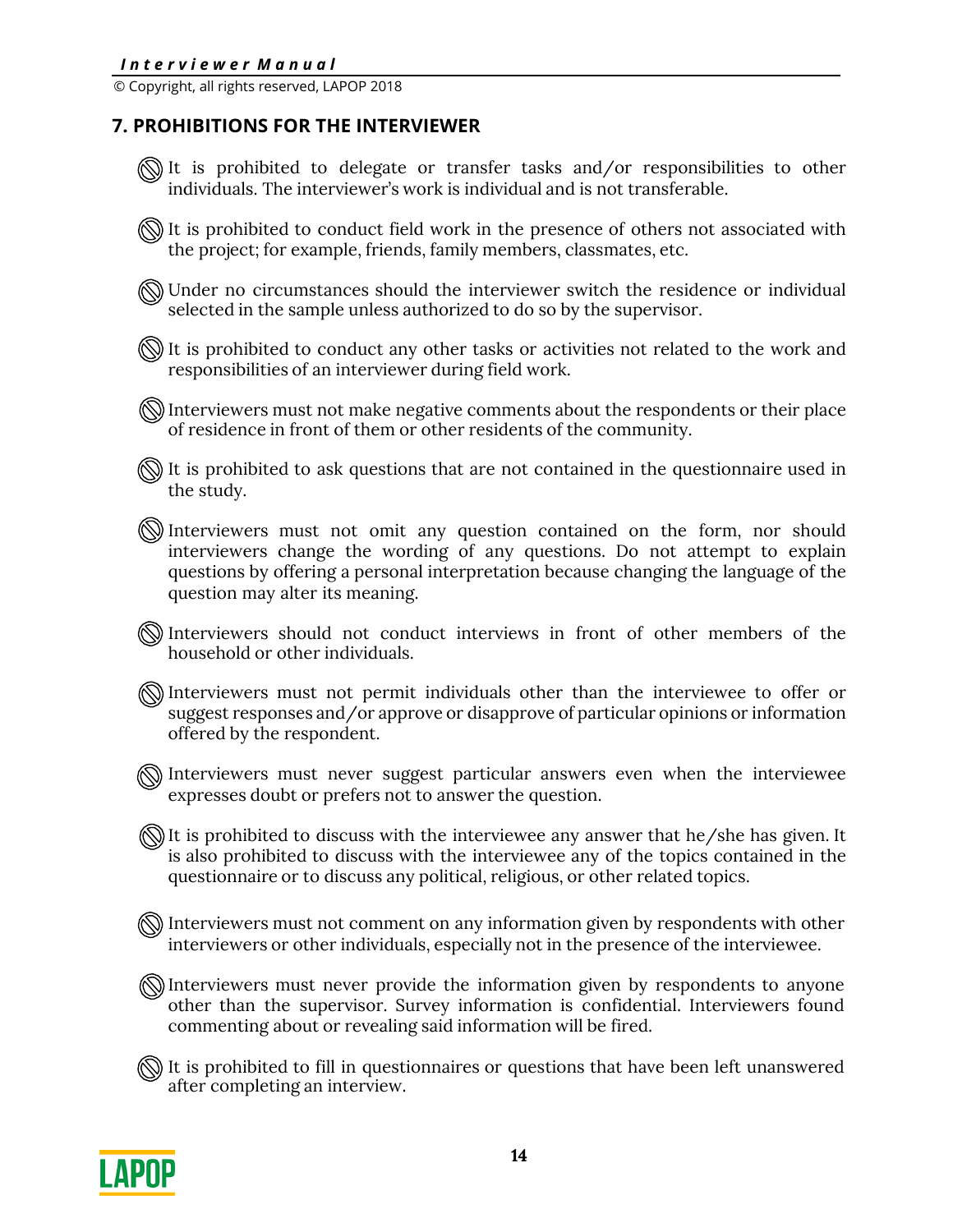Interviewers must not make assumptions about the answers interviewees will provide. Interviewers must always read the questions clearly, word for word and wait for the answer of the respondent.

It is prohibited to drink alcohol or use drugs while collecting survey information or to show up for work under the influence of alcohol or drugs.

Under no circumstances should an interviewer destroy or refuse to turn in questionnaires or any other work materials. Remember that these materials are the property of the institution that is conducting the study.

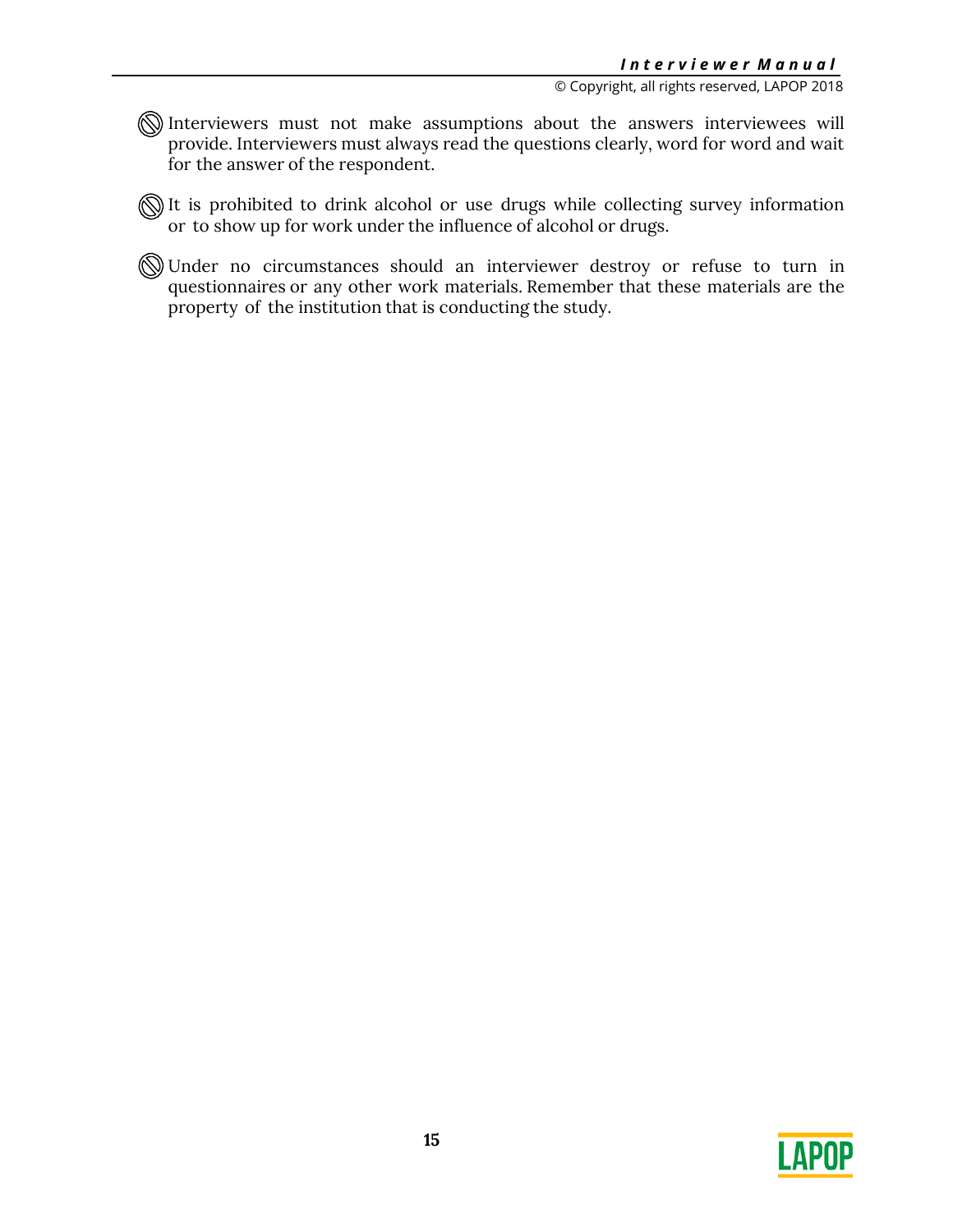# **8. SPECIFIC INSTRUCTIONS FOR THE ACCURATE COMPLETION OF LAPOP QUESTIONNAIRES**

The questionnaires elaborated and used by LAPOP all follow a single structural and completion pattern. This section will provide some general instructions for the use and filling out of questionnaires.

- Interviewers should record or register respondent answers to each of the questions when they are given during the interview. Interviewers must not trust in their memory and try to fill in answers after the interview.
- Complete the identification information of the questionnaire: state or province, municipality, home, census classification, zone of residence – urban or rural –, date of the interview, start time, etc.
- Paper questionnaires should always be filled out with clear, legible, and unabbreviated handwriting. The appropriate size of handwriting for the space available should be used to record answers. Also, interviewers should use the pen or pencil provided by the institution.
- Questions should be read as written in the questionnaire. Furthermore, the interviewer should read questions slowly and clearly enunciate each word, especially for longer questions.
- Some questions have **"Don't know" or "No answer" options, sometimes abbreviated as "DK/DR."** When these options exist as a possible answer to a question, the interviewer should **NEVER** mention this alternative even when it's included among a list of possible answers that, according to the instructions included in the questionnaire, should be read to the respondent.

Questions that are not answered or that an interviewee answers with **"don't know"**  are always coded with an **888888**. Interviewers should not use any other codes in such cases. If the respondent does not want to answer a question, the right code to mark is **988888.** No other codes should be used or marked in these cases.

• Questionnaires use different font styles to differentiate between questions and instructions for interviewers, and the interviewer should pay close attention and be careful when reading in order to distinguish these differences. For printed questionnaires, interviewer instructions are **highlighted or in bold** font and are placed within brackets. For example, the following figure shows a set of instructions for what the interviewer should do as he/she reads each question in the block of questions that follows.

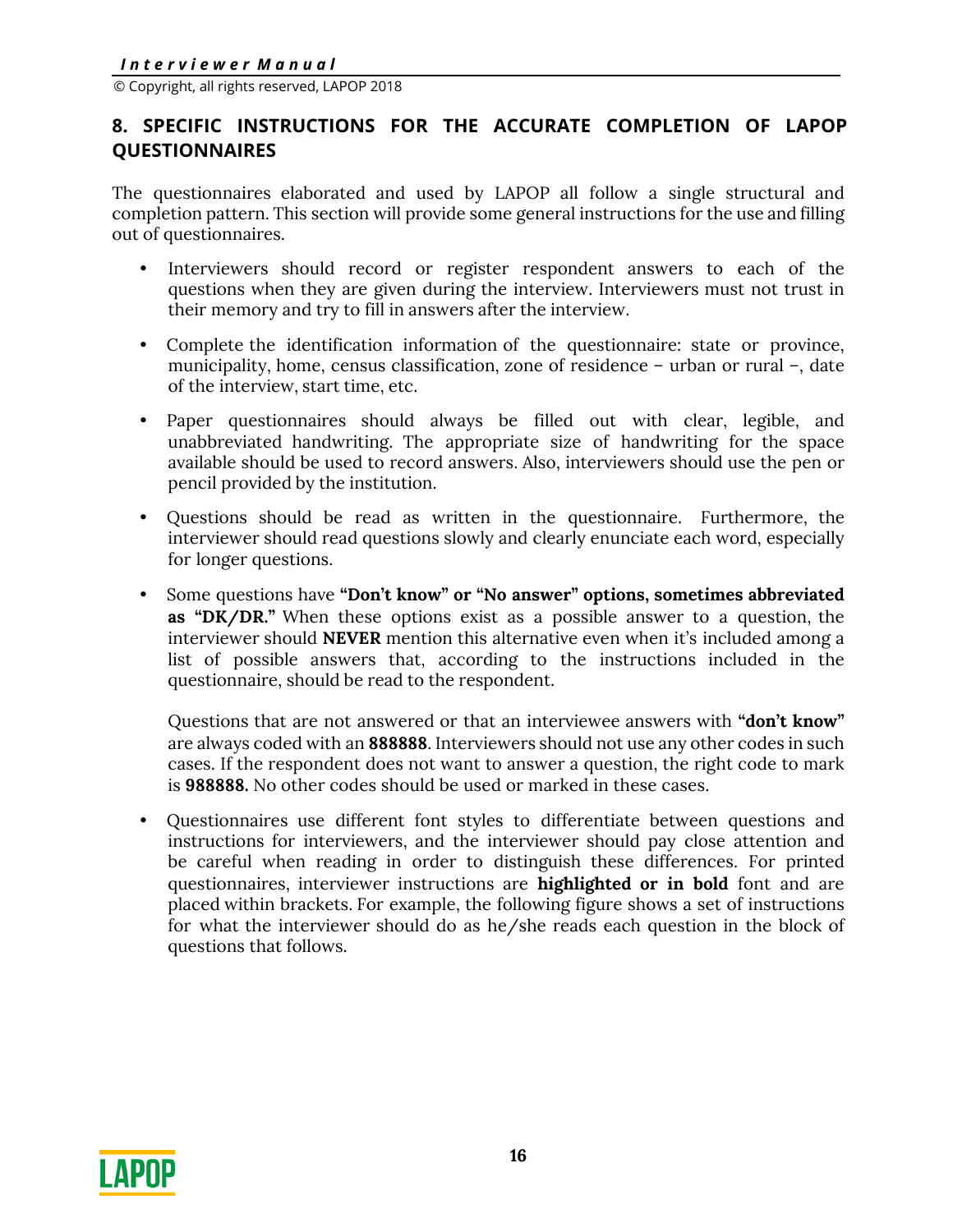# **Instruction for interviewers**

| I am going to read you a list of groups and organizations. Please tell me if you all and meetings of these<br>organizations at least once a week, once or twice a month, once or twice a year, or never. [Repeat "once<br>a week," "once or twice a month," "once or twice a year," or "never" to help the interviewee] |             |                       |                         |       |                                        |                      |                                             |
|-------------------------------------------------------------------------------------------------------------------------------------------------------------------------------------------------------------------------------------------------------------------------------------------------------------------------|-------------|-----------------------|-------------------------|-------|----------------------------------------|----------------------|---------------------------------------------|
|                                                                                                                                                                                                                                                                                                                         | Once a week | mont<br>Once or twice | a yeal<br>Once or twice | Never | READJ<br>t know<br><b>TNOU</b><br>Don' | answer<br>띥<br>inou. | <b>TREAD</b><br>Inapplicable<br>[DON' TREAD |
| CP6. Meetings of any religious<br>organization? Do you attend them                                                                                                                                                                                                                                                      |             | 2                     | 3                       | 4     | 888888                                 | 988888               |                                             |
| CP7. Meetings of a parents'<br>association at school? Do you attend<br>them.                                                                                                                                                                                                                                            | 1           | 2                     | 3                       | 4     | 888888                                 | 988888               |                                             |
| <b>CP8</b> . Meetings of a community<br>improvement committee or<br>association? Do you attend them                                                                                                                                                                                                                     | 1           | 2                     | 3                       | 4     | 888888                                 | 988888               |                                             |
| CP13. Meetings of a political party or<br>political organization? Do you attend<br>them $\ldots$                                                                                                                                                                                                                        | 1           | $\mathcal{P}$         | 3                       | 4     | 888888                                 | 988888               |                                             |
| CP20. [WOMEN ONLY] Meetings of<br>associations or groups of women or<br>home makers? Do you attend them                                                                                                                                                                                                                 | 1           | 2                     | 3                       | 4     | 888888                                 | 988888               | 999999                                      |

In electronic questionnaires, instructions for the interviewer are found only between brackets and the text in color red as shown below.

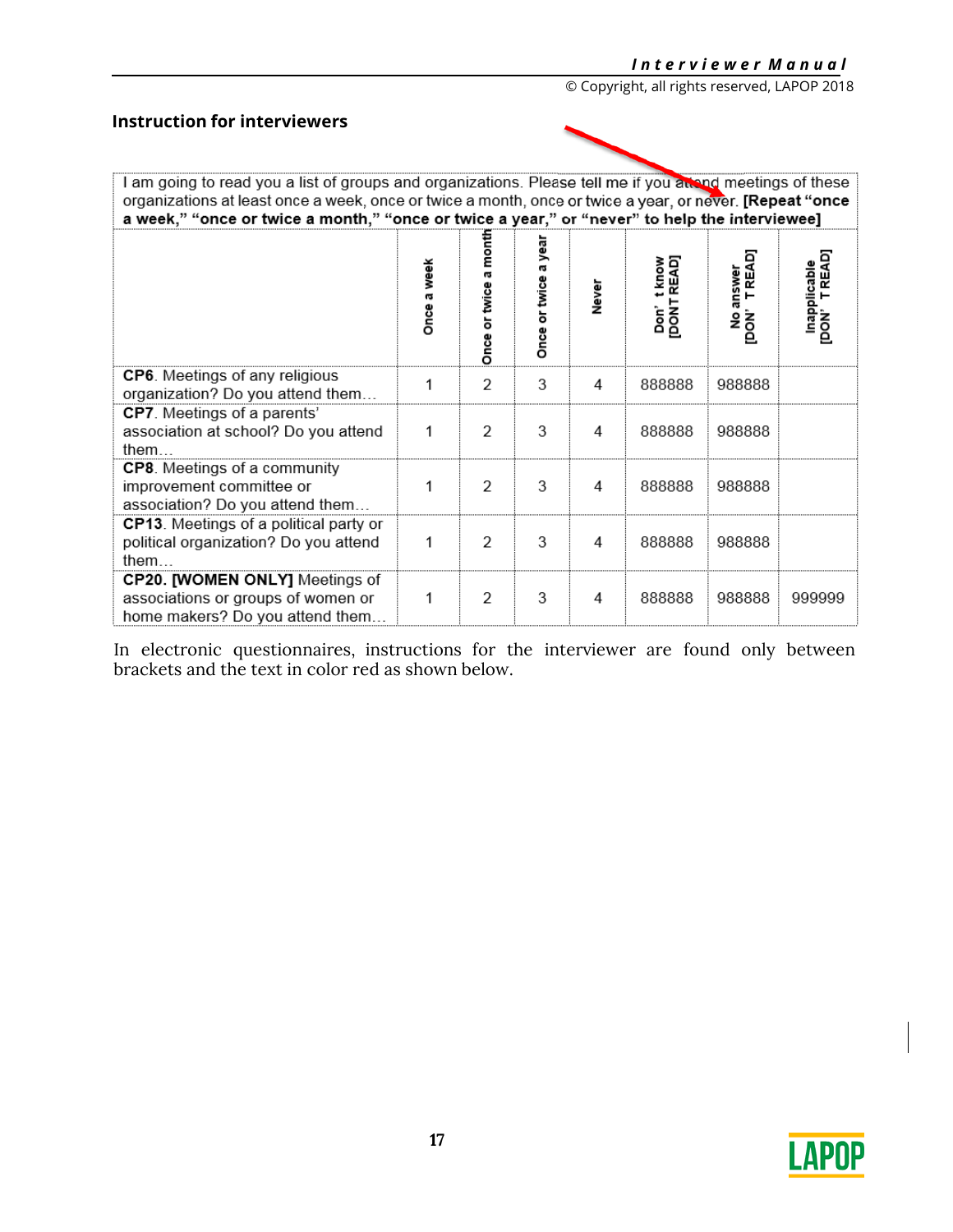### *I n t e r v i e w e r M a n u a l*

© Copyright, all rights reserved, LAPOP 2018



These instructions should **NOT** be read to the interviewee, they are only given to help guide the interviewer.

• Most answers are pre-coded; that is to say, the answer choices are already specified for each question and have an assigned code. Nevertheless, the choices should not be read to the interviewee; the interviewer should wait for a spontaneous response. Interviewers should only read answer choices when the instructions for the question indicate to do so, as shown below.



• When answers are pre-coded, in the case of paper questionnaires, the interviewer should circle the code of the corresponding answer, as shown:

PROT3. In the last 12 months, have you participated in a demonstration or protest march?  $(1)$  Yes  $(2)$ No (888868) Don't know [DON'T READ] (988888) No answer [DON'T READ]

If the answer given by the respondent is not on the pre-coded list, the interviewer should mark the *other, other answer, or other reason* option when such is given.

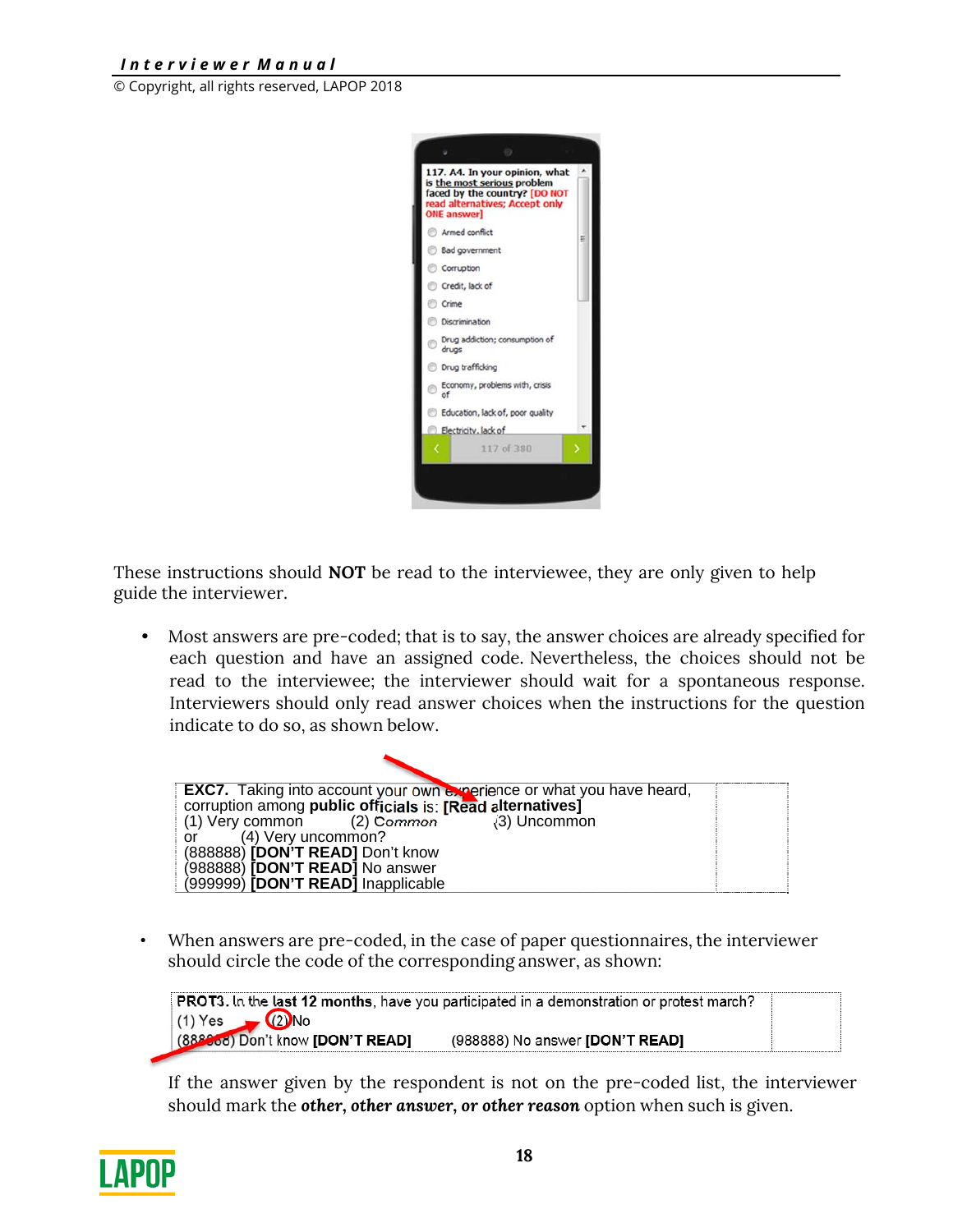| Now, changing the topic                                        |                                                                                               |  |  |  |  |
|----------------------------------------------------------------|-----------------------------------------------------------------------------------------------|--|--|--|--|
|                                                                | FOR5N. In your opinion, which of the following countries ought to be the model for the future |  |  |  |  |
| development of our country? [Read alternatives]                |                                                                                               |  |  |  |  |
| (1) China                                                      | 2) Japan                                                                                      |  |  |  |  |
| 3) India                                                       | (4) United States                                                                             |  |  |  |  |
| (5) Singapore                                                  | (6) Russia                                                                                    |  |  |  |  |
| (7) South Korea                                                | (10) Brazil                                                                                   |  |  |  |  |
| (11) Venezuela, or                                             | (12) Mexico                                                                                   |  |  |  |  |
| (13) <b>[DON'T READ]</b> None/we ought to follow our own model |                                                                                               |  |  |  |  |
| 14 [DON'T READ] Other                                          |                                                                                               |  |  |  |  |
| (888888) Don't know [DON'T READ]                               |                                                                                               |  |  |  |  |
| (988888) No answer <b>[DON'T READ]</b>                         |                                                                                               |  |  |  |  |

In most cases, this option is not provided because all possible answers are already considered and pre-coded on the list of possible responses.

For other questions, the interviewer should mark the circle next to the answer given by the respondent.



• Instructions directing interviewers to skip over, continue with, or pass by certain questions should be followed as indicated in the questionnaire. If such directions are ignored, it will generate inconsistencies in the information gathered, problems in processing the data, and will frequently cause confusion for the respondent because the questions asked will not be applicable to the interviewee and may appear incoherent in the context of previous questions or given the respondents desire not to respond or elaborate.

When the question should be skipped, the interviewer should code the response as "**Not applicable**" or "**INAP**." This option is always coded as **999999**.

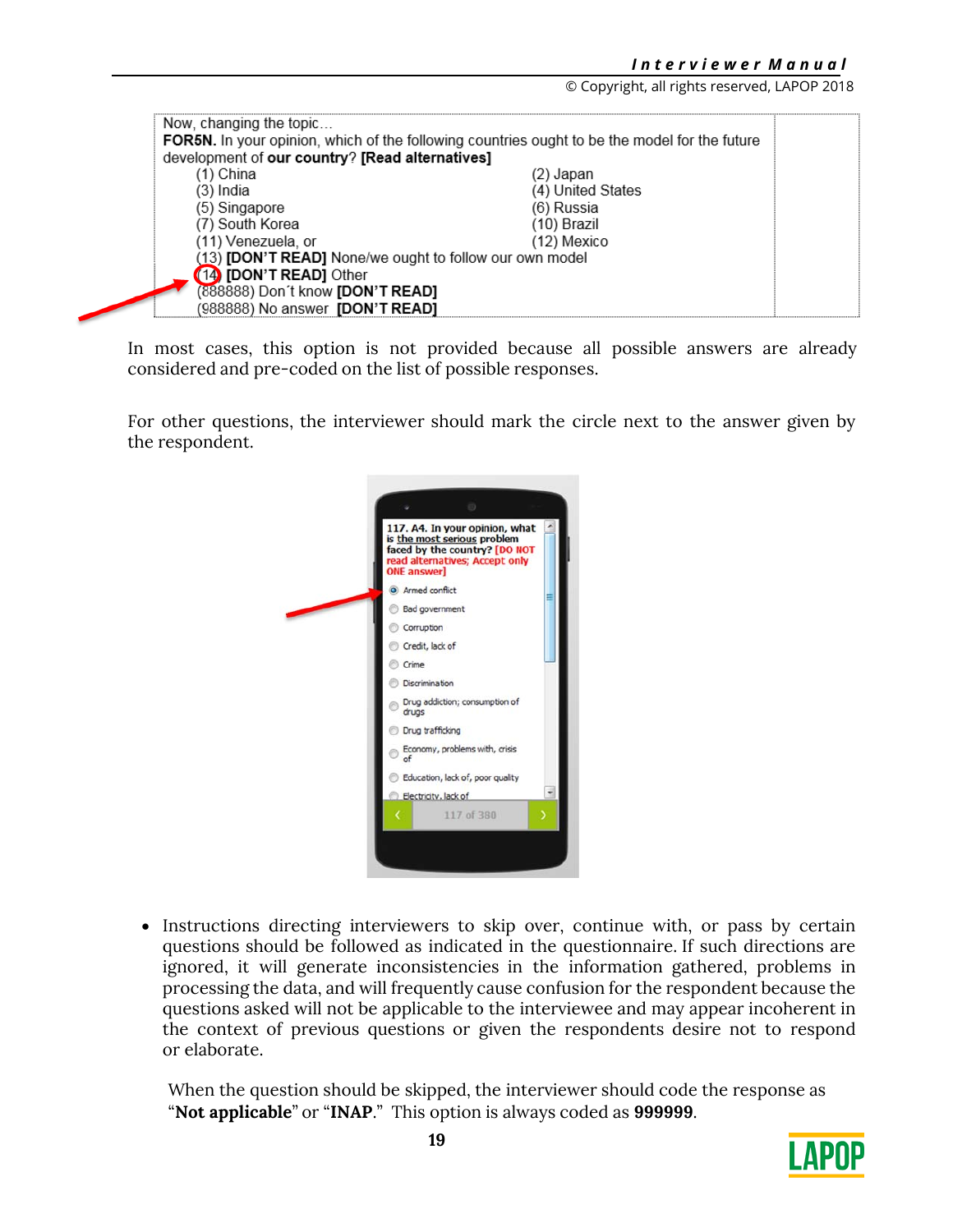The figure below shows an example of instructions to skip over and pass by questions and the codes that should be marked in questions that are skipped.

| the past 12 months? |                                                    | <b>VIC1EXT.</b> Now, changing the subject, have you been a victim of any type of crime<br>in the past 12 months? That is, have you been a victim of robbery, burglary,<br>assault, fraud, blackmail, extortion, violent threats or any other type of crime in |  |
|---------------------|----------------------------------------------------|---------------------------------------------------------------------------------------------------------------------------------------------------------------------------------------------------------------------------------------------------------------|--|
|                     | (1) Yes [Continue] (2) No [Skip to VICBAR7]        |                                                                                                                                                                                                                                                               |  |
|                     | (888888) Don't know [DON'T READ] [Skip to VICBAR7] |                                                                                                                                                                                                                                                               |  |
|                     | (988888) No answer [DON'T READ] [Skip to VICBAR7]  |                                                                                                                                                                                                                                                               |  |
| months?             |                                                    | VIC1EXTA. How many times have you been a crime victim during the last 12                                                                                                                                                                                      |  |
| [Fill in number]    |                                                    | [HIGHEST NUMBER ACCEPTED: 20]                                                                                                                                                                                                                                 |  |
|                     |                                                    | (988888) No answer [DON'T                                                                                                                                                                                                                                     |  |
| <b>READI</b>        | (999999) Inapplicable [DON'T READ]                 |                                                                                                                                                                                                                                                               |  |
|                     |                                                    |                                                                                                                                                                                                                                                               |  |

**VICBAR7.** Have there been any murders in the last 12 months in your neighborhood? (1) Yes **[Continue]** (2) No **[Skip to ARM2]** (888888) Don't know **[DON'T READ] [Skip to ARM2]** (988888) No answer **[DON'T READ] [Skip to ARM2]** 

On the telephones or tablets, the program will automatically skip over or pass by questions depending on the answers given. The interviewer need only continue with the following question that appears on the screen.

• When it is necessary to use scales, these should be thoroughly explained to the interviewee. It is necessary to ensure that the individual has understood the meaning of the scale and the position of their possible responses within it. In order to do so, interviewers should use the "survey response cards" (see Appendix 2).

**EFF1.** Those who govern this country are interested in what people like you think. How much do you agree or disagree with this statement? EFF2. You feel that you understand the most important political issues of this country. How much do you agree or disagree with this statement?

In some cases, the interviewer can easily spot when the interviewee has not understood the scale in use. In these cases the interviewer should review the meaning and use of the scale.

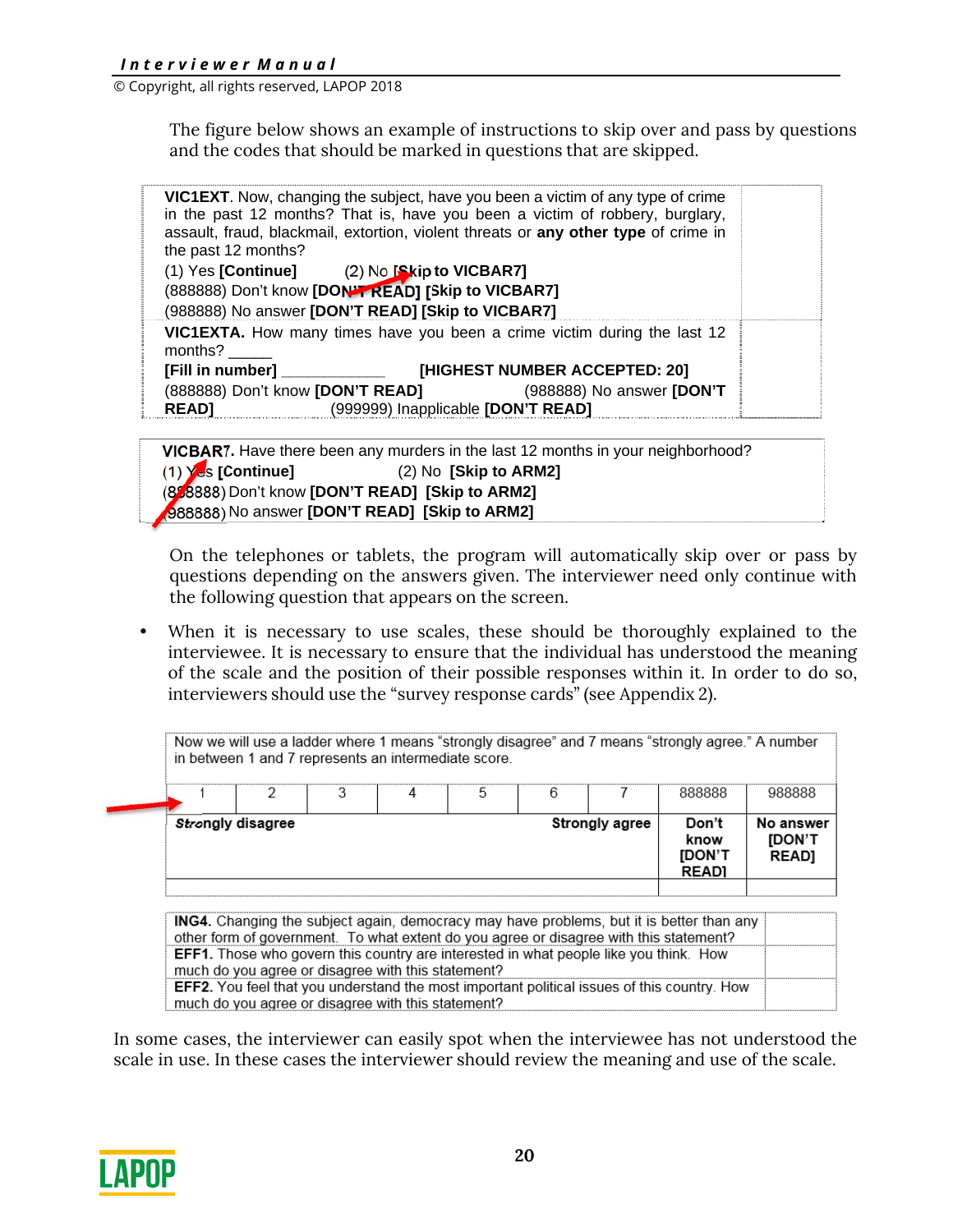Another situation that may occur when using the "scales" is that, when a particular scale is used for a long series of questions, the interviewee tends to **always choose the same number** from the scale to answer every question in that series. When this is the case, it is recommended that the interviewer repeat the meaning of the scale and the range of numbers that the respondent can choose from after every three questions.

• The LAPOP questionnaire contains a section that gathers information on whether the respondent owns certain household objects – the series of questions is shown below. When filling out this section, the interviewer need only mark down the answers given by the respondent, it is NOT necessary to verify whether the objects are present in the home.

To conclude, could you tell me if you have the following in your house: **[read out all items]** 

| R3. Refrigerator                                                                         | $(0)$ No             |           | $(1)$ Yes          | <b>DK</b>         |           | DA |                   |  |    |
|------------------------------------------------------------------------------------------|----------------------|-----------|--------------------|-------------------|-----------|----|-------------------|--|----|
|                                                                                          |                      |           |                    |                   | 88        |    | 98                |  |    |
| R4. Landline/residential<br>telephone (not cellular)                                     | $(0)$ No             |           |                    |                   | 88        |    | 98                |  |    |
| R4A. Cellular telephone                                                                  | $(0)$ No             |           |                    |                   | $(1)$ Yes |    | 88                |  | 98 |
| R5. Vehicle/car. How many? [If<br>the interviewee does not say<br>how many, mark "one."] | $(0)$ No             | $(1)$ One | $(2)$ Two          | (3) Three or more | 88        |    | 98                |  |    |
| R6. Washing machine                                                                      | $(0)$ No             |           | $(1)$ Yes          | 88                | 98        |    |                   |  |    |
| R7. Microwave oven                                                                       | $(0)$ No             |           | $(1)$ Yes          | 88                | 98        |    |                   |  |    |
| R8. Motorcycle                                                                           | $(0)$ No             |           |                    | $(1)$ Yes         | 88        | 98 |                   |  |    |
| R12. Indoor plumbing                                                                     | $(0)$ No             |           | $(1)$ Yes          | 88                | 98        |    |                   |  |    |
| R14. Indoor bathroom                                                                     | $(0)$ No             |           | $(1)$ Yes          | 88                | 98        |    |                   |  |    |
| R15. Computer                                                                            | $(0)$ No             |           | $(1)$ Yes          | 88                | 98        |    |                   |  |    |
| R18. Internet                                                                            | $(0)$ No             |           | $(1)$ Yes          | 88                | 98        |    |                   |  |    |
| R1. Television                                                                           | (0) No [Skip to R26] |           | (1) Yes [Continue] | 88                | 98        |    |                   |  |    |
| R16. Flat panel TV                                                                       | $(0)$ No             |           | $(1)$ Yes          |                   | 88        | 98 | 99<br><b>INAP</b> |  |    |
| R26. Is the house connected to<br>the sewage system?                                     | $(0)$ No             |           | $(1)$ Yes          | 88                |           | 98 |                   |  |    |

 Nevertheless, there are occasions when the respondent claims NOT to own a particular object (for example, a television), even though the interviewer can readily see that there is such an object in the home. In this situation, the interviewer should respectfully ask the interviewee if the object in question belongs to the household and then mark down the appropriate response on the questionnaire.

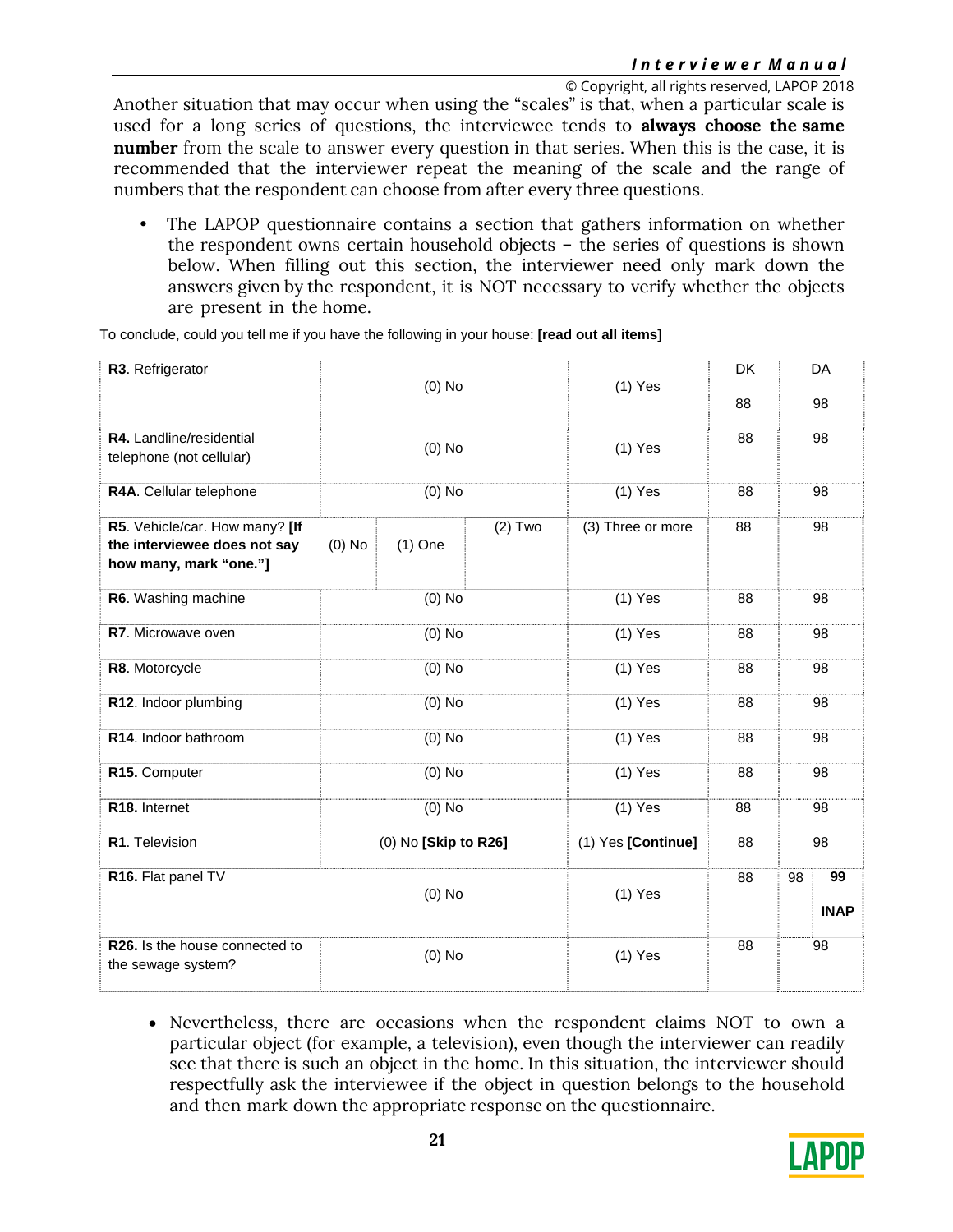• On paper questionnaires, interviewers must NOT write anything in the right-hand column of the forms. This column is only used when codifying the data, which happens at a later stage of the study.

| <b>SMEDIA1.</b> Do you have a Facebook account?    |  |
|----------------------------------------------------|--|
| (1) Yes [Continue]                                 |  |
| $(2)$ No [Skip to SMEDIA4]                         |  |
| (888888) [DON'T READ] Don't know [Skip to SMEDIA4] |  |
| [988888] [DON'T READ] No answer [Skip to SMEDIA4]  |  |

• When the interview is complete, verify that the questionnaire is complete. Do not forget to verify that the identification data on the questionnaire is also complete.

It is essential to comply with the directions presented here to speed up the progress of the interviews, to facilitate the processing of the information when necessary, and to be able to acquire a reliable record of the information given by respondents.

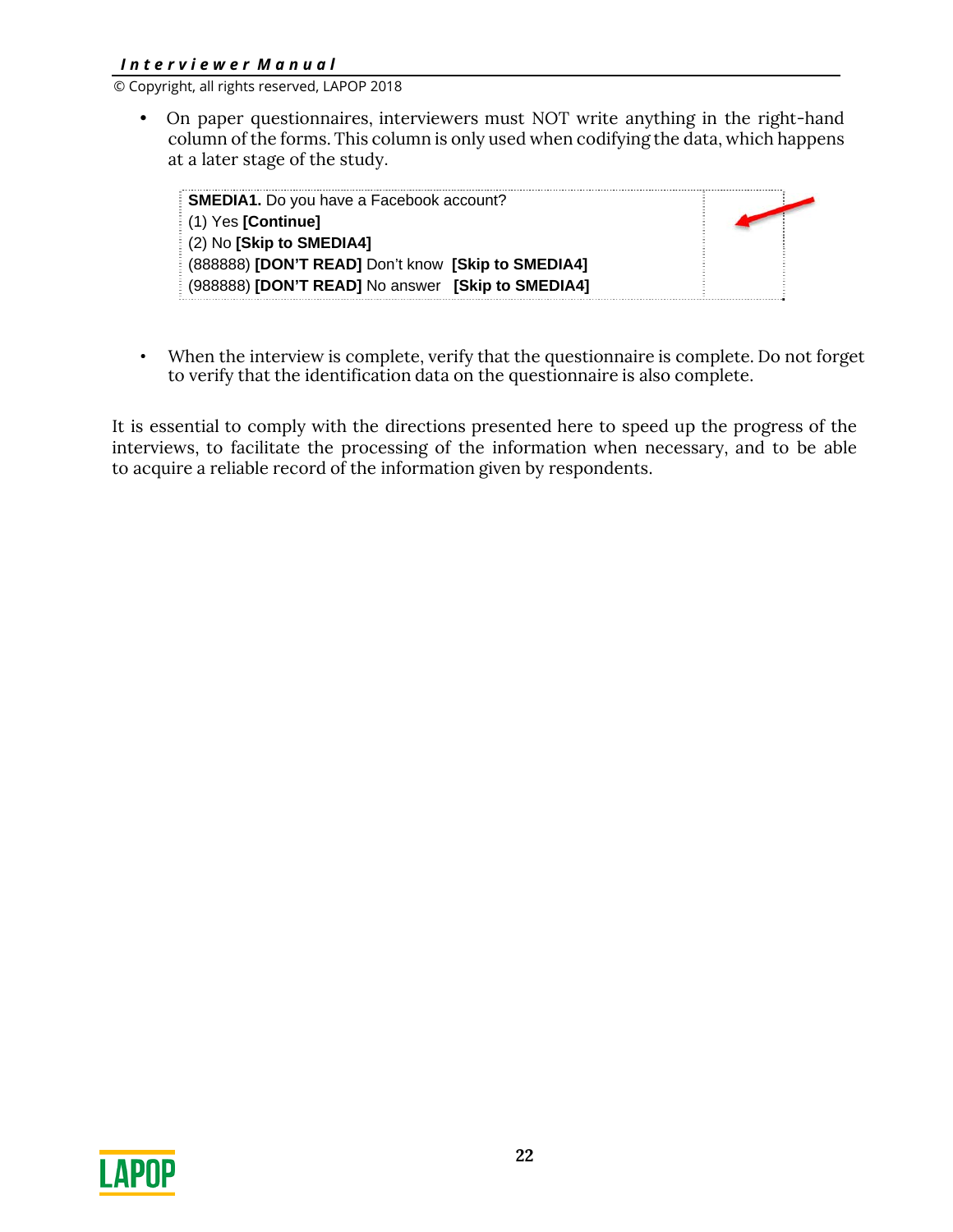# APPENDICES

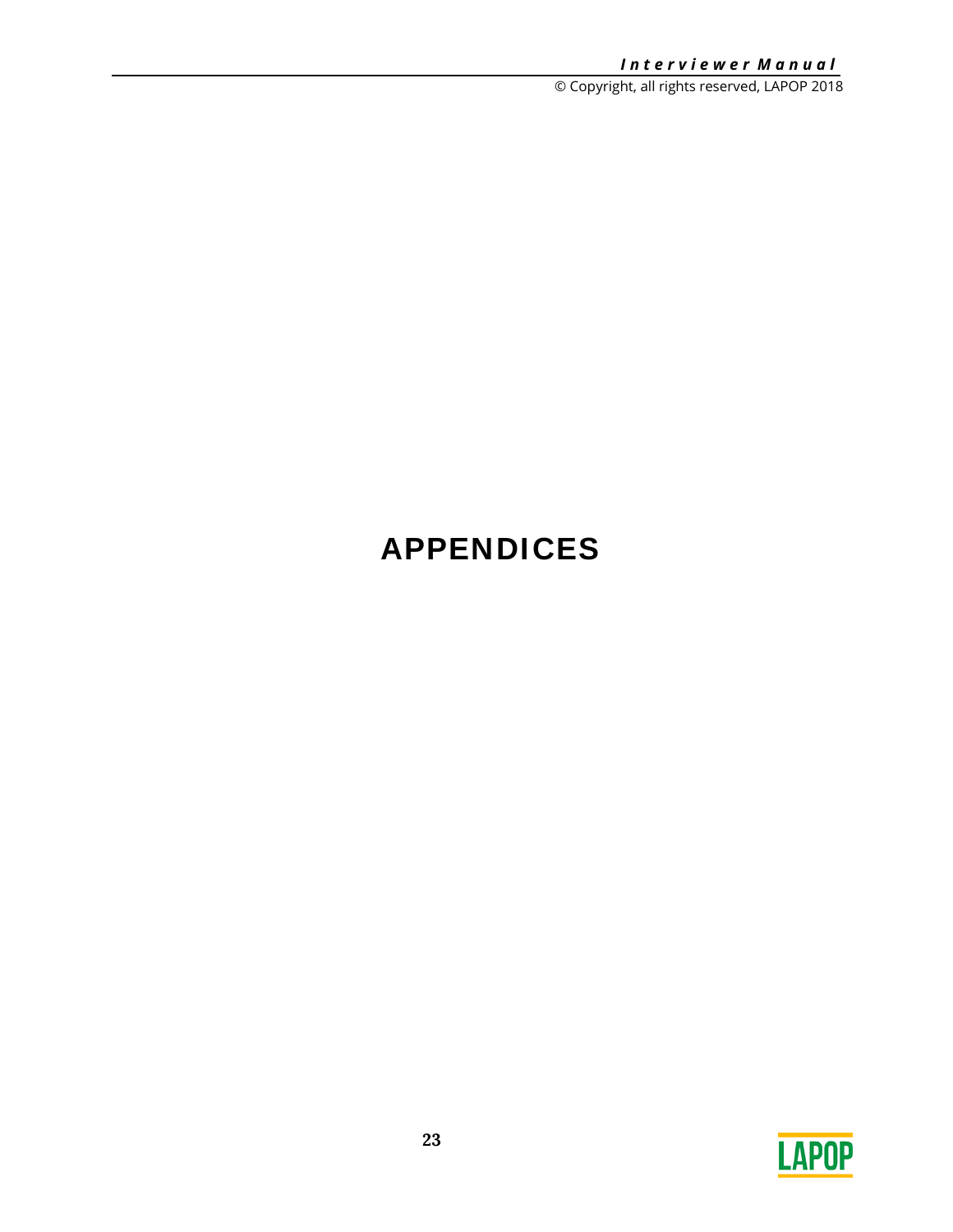# **APPENDIX 1 Study Information Sheet**

[Logo partner local here, if applicable]



November 12, 2018

Dear Sir/Madam:

You have been selected at random to participate in a study of public opinion on behalf of [local] partner if applies]. The project is supported by USAID and Vanderbilt University in the United States.

The interview will last approximately **45** minutes.

The principal objective of the study is to learn your opinions about different aspects of the way things are in **[country]**. Even though we cannot offer you any specific benefit, we do plan to make general findings available to the media and researchers.

Although you have been selected to participate, Sir/Madam, your participation in the study is voluntary. You can decline to answer any question or end the interview at any time. The replies that you give will be kept confidential and anonymous. For quality control purposes of my work, sections of the interview may be recorded.

If you have any questions about the study, please do not hesitate to contact XXX at XXX-XXXX, or at the email: XXX.

We are leaving this sheet with you in case you want to refer to it.

Are you willing to participate?

**LAPOP Website: www.LapopSurveys.org** 

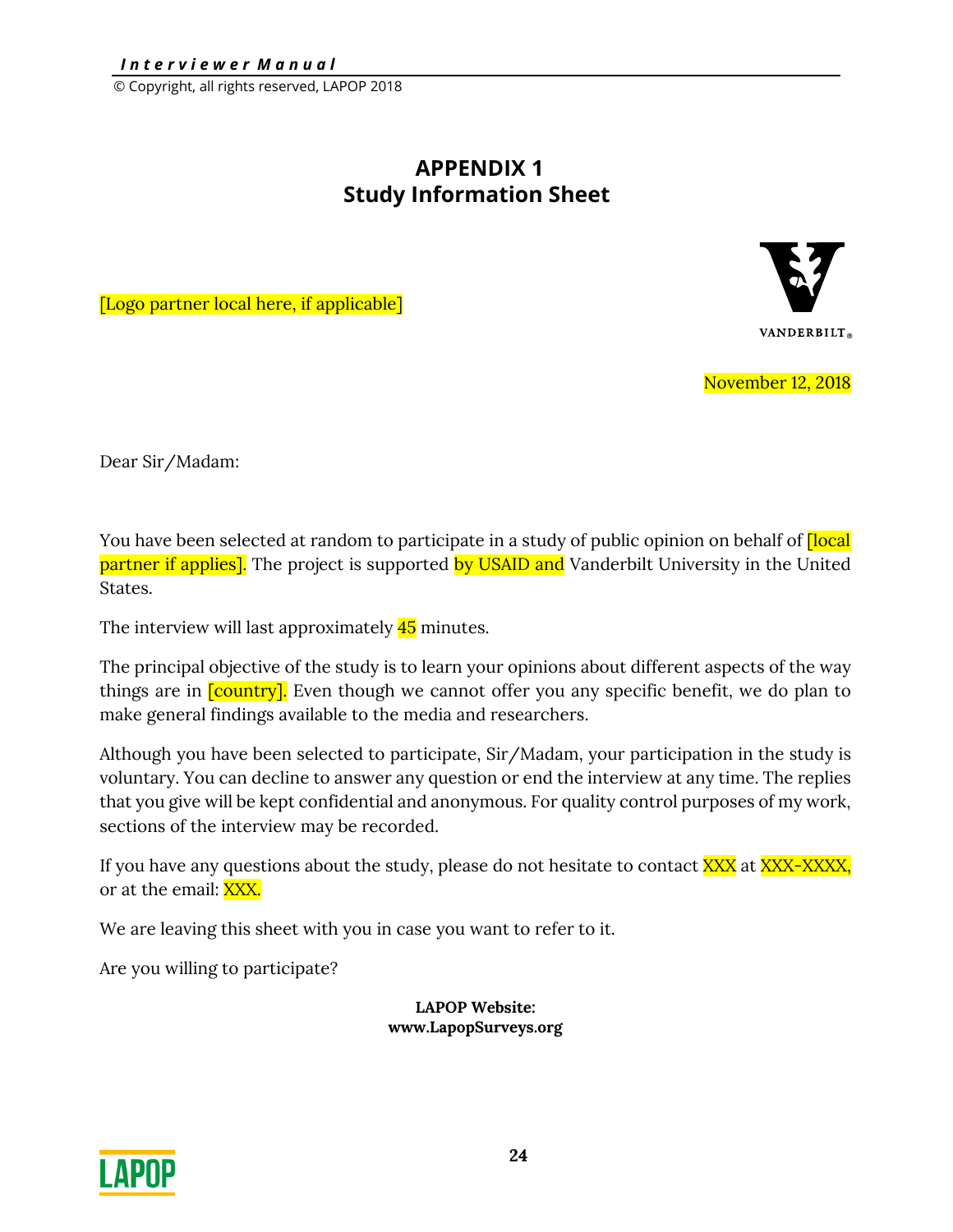# **APPENDIX 2 Survey Response Card**

# **Card B**